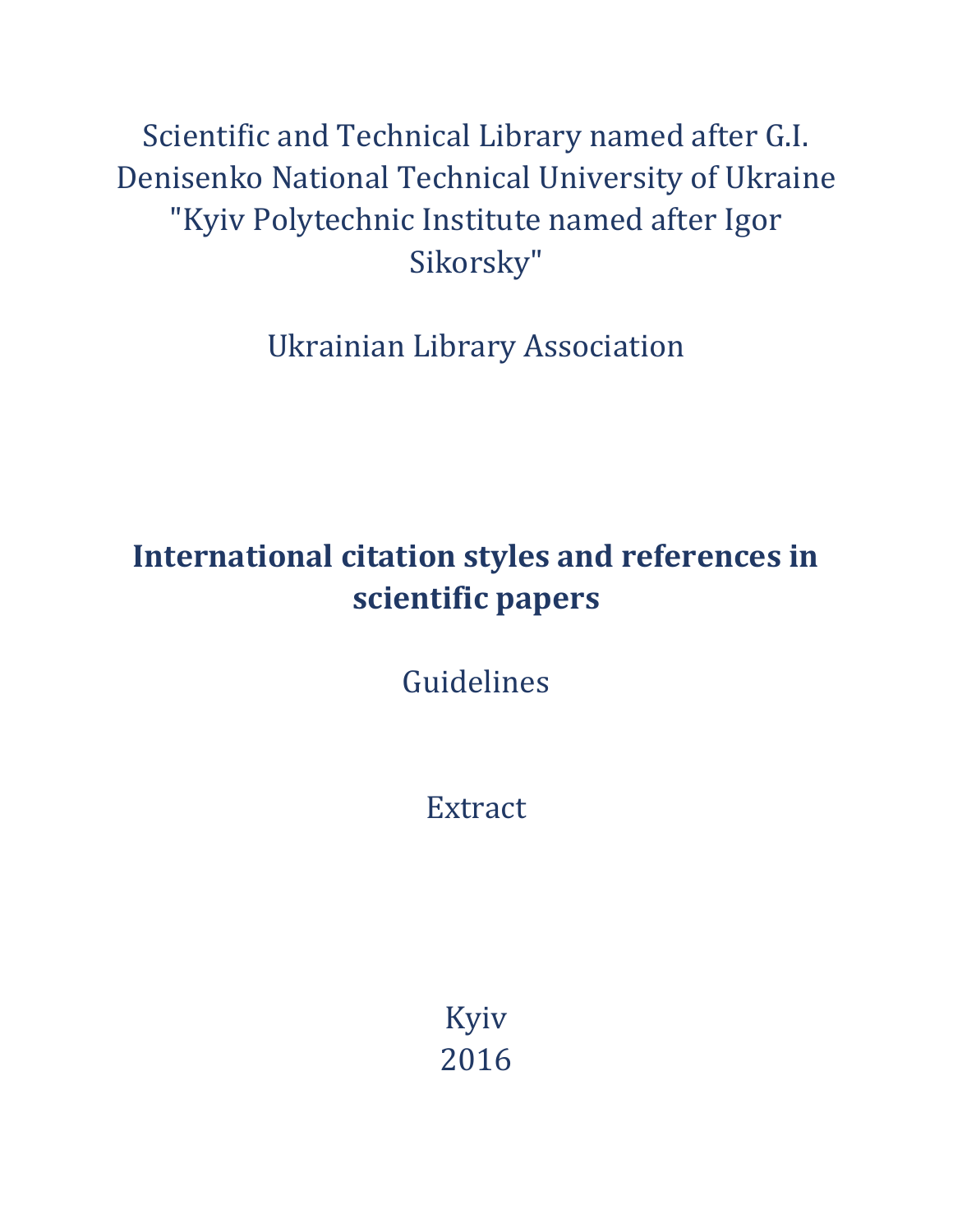## **Vancouver style**

# Scope – medicine and physical sciences Citation in the text

Vancouver style involves the use of references in the text of the work whenever you cite a source, be it a paraphrase, a quote inside a line or a block quote.

**Paraphrase.** Do not take in quotation marks.

**Quote inside the line.** Take in quotation marks.

**Block quote** (consists of more than three lines of text). Filed in the text on a new line from the paragraph, not enclosed in quotation marks.

In the text with the cited information it is necessary to specify serial number which is also displayed in the list of the used sources.

There are three ways to indicate citations in the text:

### **1) ordinal number in parentheses: (1);**

**2) ordinal number in square brackets: [1];**

### **3) ordinal superscript digital index:<sup>1</sup> .**

If the surname of the author of the cited work is indicated in a paraphrase or quotation inside the line, the citation mark is placed immediately after the surname.

### **Example:**

In his study, Jones (1) argues ... In his study, Jones [1] argues ...

In his study, Jones<sup>2</sup>

If the name of the author of the cited work is not indicated in the paraphrase or quotation inside the line, the citation mark is placed at the end of the cited text after the punctuation marks.

#### **Example:**

... as evidenced by a recent Australian study. (2) or ... as evidenced by a recent Australian study. [2] or ... as evidenced by a recent Australian study<sup>3</sup>.

If the name of the author of the cited work is indicated in the text of the block citations, citations are placed at the end of the quoted text after punctuation. If the source is mentioned again in the text, it must be assigned the same number. Normally, the page spacing is not specified in the internal text link, but if necessary, it can be specified next to the serial number.

### **Example:**

In his study, Jones (1 s.3-4) claims ... ... one author described it as a "spontaneous overflow of strong feelings." (1 p. 23)

<sup>1</sup> [example]

<sup>&</sup>lt;sup>2</sup> [example]

<sup>&</sup>lt;sup>3</sup> [example]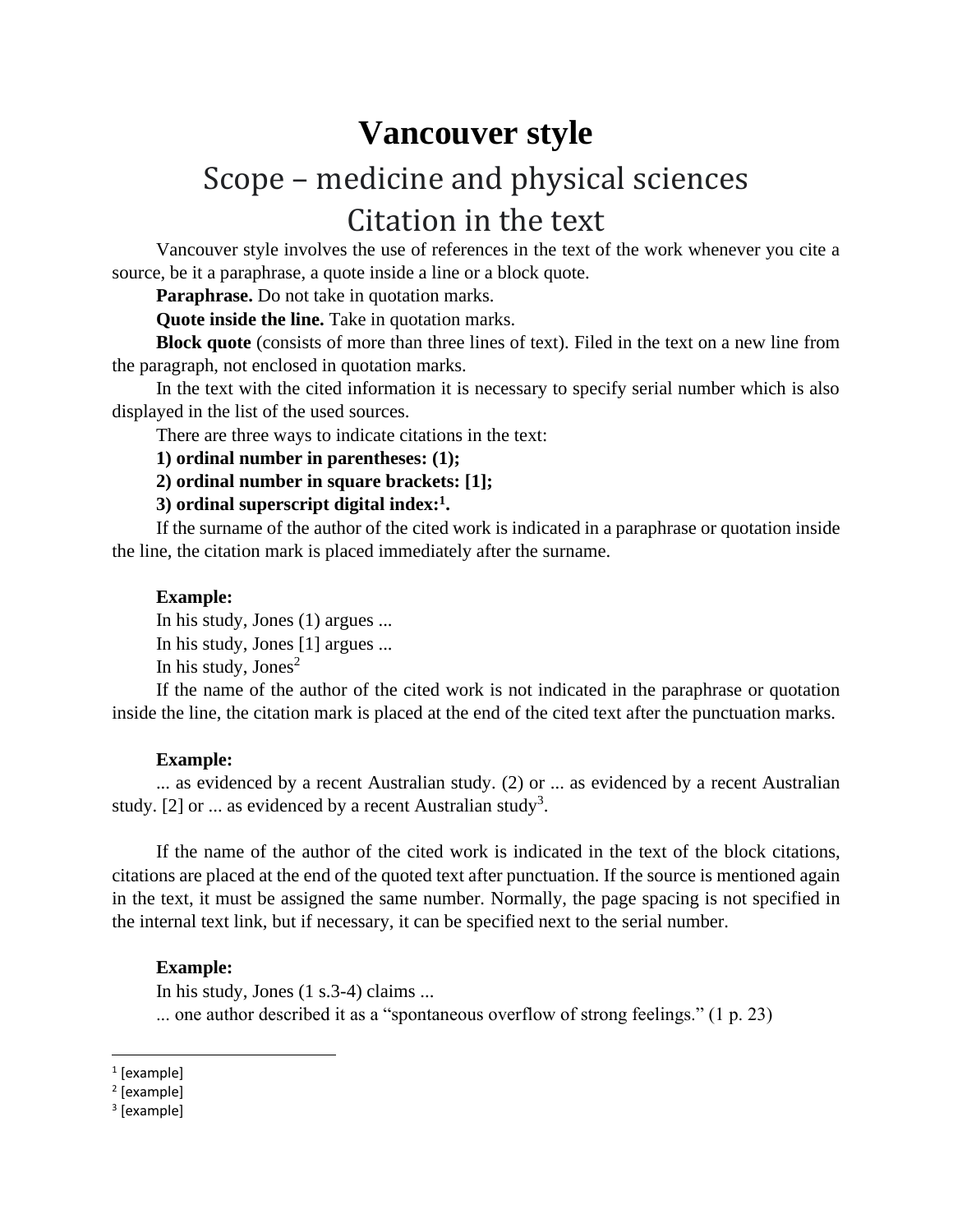... one author described it as a "spontaneous overflow of strong feelings" .1 (p. 23)

When quoting several sources at once, it is necessary to list each number in parentheses, separated by commas or dashes. There should be no spaces or commas in the link.

### **Example:**

Several recent studies [1,5,6,7] have suggested that ... Several recent studies (1,5-7) have suggested that ... Several recent studies<sup>1-5,7</sup> have suggested that ...

### **Arrangement of the list of used sources**

The list of used sources is placed at the end of the work on a separate page. It provides the information needed to find and retrieve any source cited in the text of the document. Each source cited in the paper should appear in the list of sources used in it. Similarly, each entry in the list of sources used should be mentioned in the text of the work.

### **The name of the list of sources used - Links.**

The title is centered. Sources are numbered and organized in the list of references in the order of their mentioning in the text.

### **Bibliographic description rules for the list of used sources.**

If one to six authors are mentioned in the publication, the link should list them all in commas (see the description of the article from the journal 1-6 authors).

If there are more than six authors, it is necessary to list six authors through a comma and indicate "etc." (see the description of the article from the magazine 7 and more authors). The link should reduce the number of pages where possible, for example, if the citation is placed on pages 123-124, the link indicates 123-4. If the publication has a DOI, it must be specified after the URL. The names of the months in the dates of application / publication must be abbreviated *etc*. (according to the language rules of a particular country). The titles of the journals should be abbreviated.

List of abbreviations can be found at the link: English language: http://www.ncbi.nlm.nih.gov/nlmcatalog/journals<sup>4</sup> Ukrainian language: http://dndims.com/upload/files/DSTU\_3582\_2013.pdf<sup>5</sup>

| Style       | Scheme     | Example                                       |
|-------------|------------|-----------------------------------------------|
| 1-6 authors | Surnamel   | Petitti DB, Crooks VC, Buckwalter JG, Chiu V. |
|             | Initials1. | <b>Blood</b>                                  |

<sup>1-5,7</sup>

<sup>4</sup>

<sup>5</sup>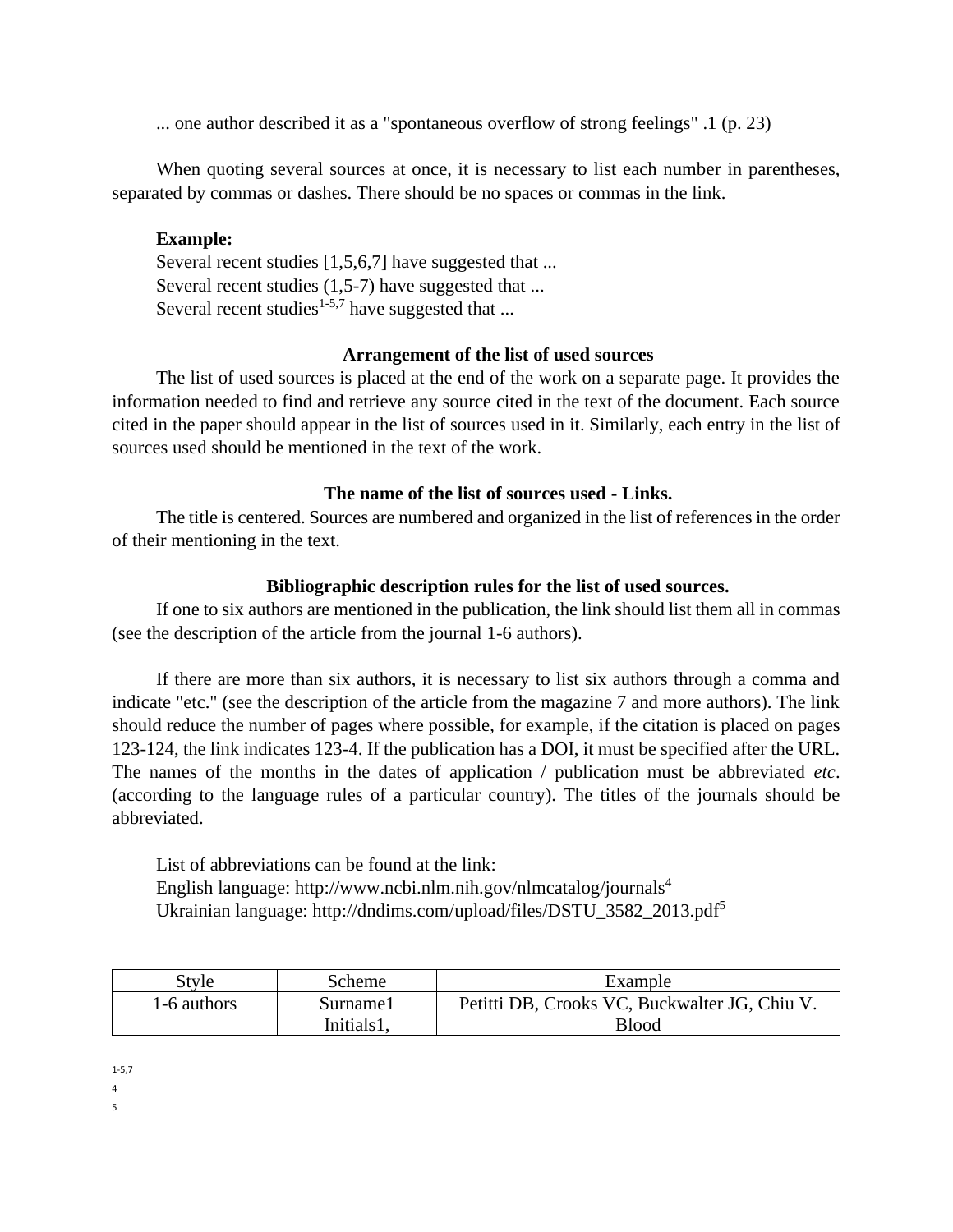|                    | Surname2            | pressure levels before dementia. Arch Neurol. 2005 |
|--------------------|---------------------|----------------------------------------------------|
|                    | Initials2,          | Jan 12;62(1):112-6.                                |
|                    | Surname3            | Немец АЮ, Ваврив ДМ. Взаимодействие                |
|                    | Initials3,          | высокочастотных и низкочастотных колебаний         |
|                    | Surname4            | B                                                  |
|                    | Initials4,          | синхронизируемом генераторе. Известия              |
|                    | Surname5            | высших                                             |
|                    | Initials5,          | учебных заведений. Радиоэлектроника. 2015          |
|                    | Surname6            | Янв                                                |
|                    | Initials6.          | 8;58(12):53-61.                                    |
|                    | Article title. Name |                                                    |
|                    | magazine. Date      |                                                    |
|                    | publications;       |                                                    |
|                    | Number              |                                                    |
|                    | back (Number        |                                                    |
|                    | issue): Page        |                                                    |
|                    | interval.           |                                                    |
| 7 and more authors | Surname1            | Hallal AH, Amortegui JD, Jeroukhimov IM,           |
|                    | Initials1,          | Casillas J,                                        |
|                    | Surname2            | Schulman CI, Manning RJ, et al. Magnetic           |
|                    | Initials2,          | resonance                                          |
|                    | Surname3            | cholangiopancreatography accurately detects        |
|                    | Initials3,          | common bile duct stones in resolving gallstone     |
|                    | Surname4            | pancreatitis. J Am Coll Surg. 2005 Jun             |
|                    | Initials4,          | 12;200(6):869-                                     |
|                    | Surname5            | 75.                                                |
|                    | Initials5,          | Батурин СА, Дьяченко НХ, Ложкін РН,                |
|                    | Surname6            | Ільченко                                           |
|                    | Initials6, etc.     | АС, Кур'ята ЛД, Шумко ВГ, та ін. Розробка          |
|                    | Article title. Name | математичної моделі відкладання сажі у фільтрі     |
|                    | magazine. Date      | відпрацьованих газів автомобіля. Вісник            |
|                    | publications;       | ЖДТУ.                                              |
|                    | Number              | Сер.: Техн. Науки. 2013 Груд 18;4(67):75-9.        |
|                    | therefore (Issue    | Baturyn SA, Diachenko NKh, Lozhkin RN,             |
|                    | number):            | Ilchenko                                           |
|                    | Page spacing.       | AS, Kuriata LD, Shumko VH, et al. Rozrobka         |
|                    |                     | matematychnoi modeli vidkladannia sazhi u filtri   |
|                    |                     | vidpratsovanykh haziv avtomobilia. Visnyk          |
|                    |                     | ZhDTU.                                             |
|                    |                     | Ser.: Tekhn. Nauky. 2013 Hrud 18; 4(67):75-9.      |
| Online article     | Surname and         | Stockhausen L, Turale S. An explorative study of   |
|                    | Initials. Name of   | Australian nursing scholars and contemporary       |
|                    | the                 | scholarship. J Nurs Scholarsh [Internet]. 2011 Mar |
|                    | article. The name   | [cited 2013 Feb 19];43(1):89-96. Available from:   |
|                    | of the scientific   | http://search.proquest.com.ezproxy.lib.monash.edu. |
|                    | journal             | au/docview/858241255                               |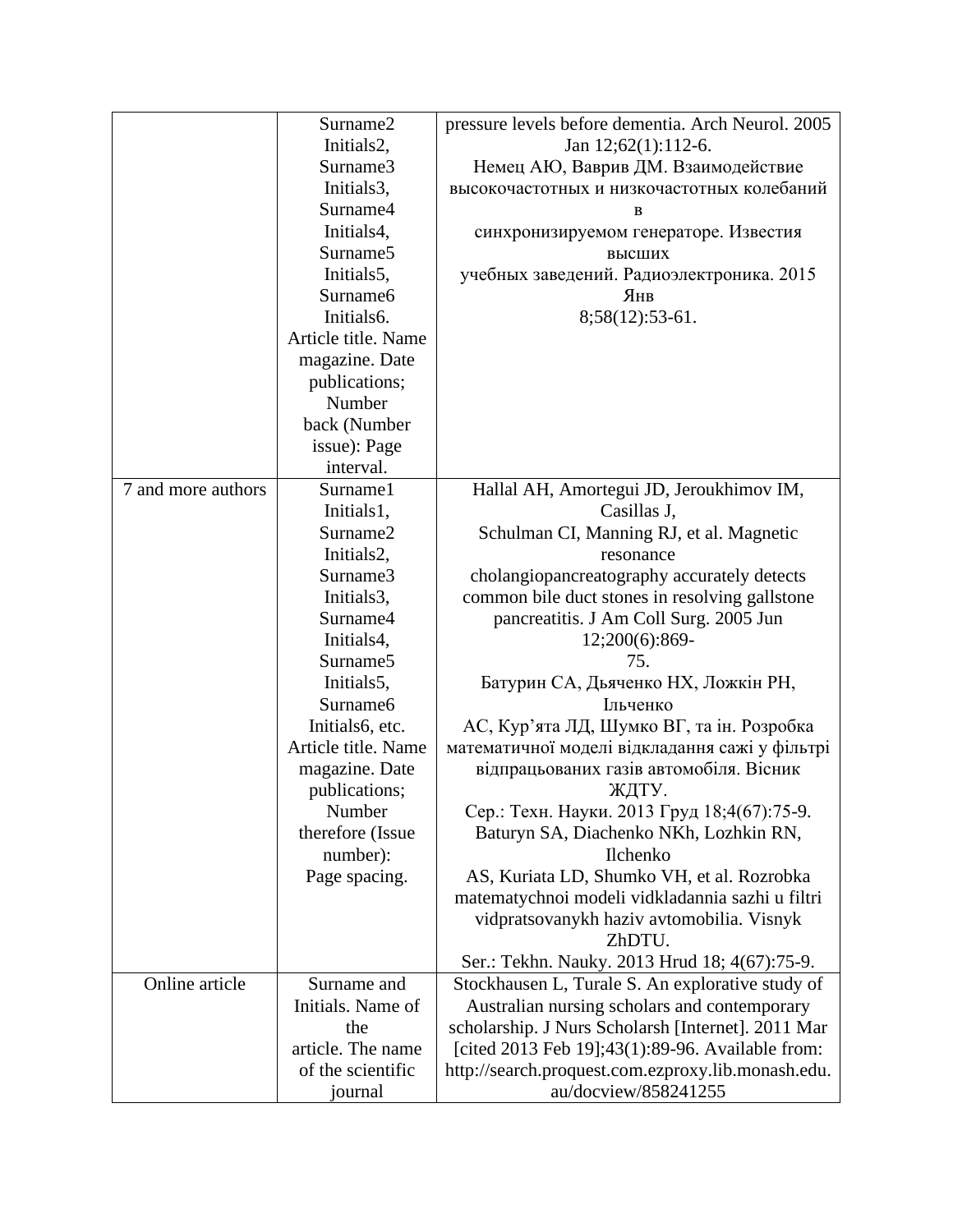|                | [Internet]. Date of | Пилипко ММ, Морозов ДВ. Порівняльний             |
|----------------|---------------------|--------------------------------------------------|
|                | publication         | аналіз                                           |
|                | [Date of citation]; | схем КМОП суматорів на 10 транзисторах. Изв.     |
|                | back (Number        | вузов. Радиоэл. [Інтернет]. 2014 Бер [цитовано   |
|                | issue): Page        | 2016 Січ 22];57(9):42-54.                        |
|                | interval.           | Доступно: http://radio.kpi.ua/article/view       |
|                | Available: URL      | Kanneganti P, Harris JD, Brophy RH, Carey JL,    |
|                |                     |                                                  |
|                | <b>DOI</b>          | Lattermann C, Flanigan DC. The effect of smoking |
|                |                     | on                                               |
|                |                     | ligament and cartilage surgery in the knee. Am J |
|                |                     | Sports Med [Internet]. 2012 Dec [cited 2013 Feb  |
|                |                     | 19];40(12):2872-8. Available from:               |
|                |                     | http://ajs.sagepub.com/content/40/12/2872 DOI:   |
|                |                     | 10.1177/0363546512458223                         |
|                |                     | Польщиков КО, Лаврут ОО. Математична             |
|                |                     | модель                                           |
|                |                     | процесу обміну інформацією. Системи обробки      |
|                |                     |                                                  |
|                |                     | інформації [Інтернет]. 2007 [цитовано 2016 Січ   |
|                |                     | 20];1(13):82-3. Доступно:                        |
|                |                     | http://sit.nuou.org.ua/article/view/39029 DOI    |
|                |                     | 10.1109/25.966585                                |
| <b>Book</b>    | Surname and         | Carlson BM. Human embryology and                 |
|                | Initials. Name of   | developmental                                    |
|                | the                 | biology. 4th ed. St. Louis: Mosby; 2009. 541 p.  |
|                | book. Number*.      | Вентцель ЕС. Системи обробки інформації.         |
|                | Place of            | Київ:                                            |
|                |                     | Політехніка; 1992. 552 с.                        |
|                | publication:        |                                                  |
|                | Publisher;          | Venttsel ES. Systemy obrobky informatsii. Kyiv:  |
|                | Year of             | Politekhnika; 1992. 552 s.                       |
|                | publication.        |                                                  |
|                | Number              |                                                  |
|                | pages.              |                                                  |
|                |                     |                                                  |
|                | * if not the first  |                                                  |
| Book under the | Editor's last name  | O'Campo P, Dunn JR, editors. Rethinking social   |
| edition        | Initials, editor.   | epidemiology: towards a science of change.       |
|                | Name                | Dordrecht: Springer; 2012. 348 p.                |
|                | books. Number*.     | Герасимов БМ, редактор. Інтелектуальні           |
|                |                     |                                                  |
|                | Place of            | системи                                          |
|                | publication:        | підтримки рішень менеджменту. Львів:             |
|                | Publisher;          | МАКНС; 2005. 119 с.                              |
|                | Year of             |                                                  |
|                | publication.        |                                                  |
|                | Number              |                                                  |
|                | pages.              |                                                  |
|                |                     |                                                  |
|                |                     |                                                  |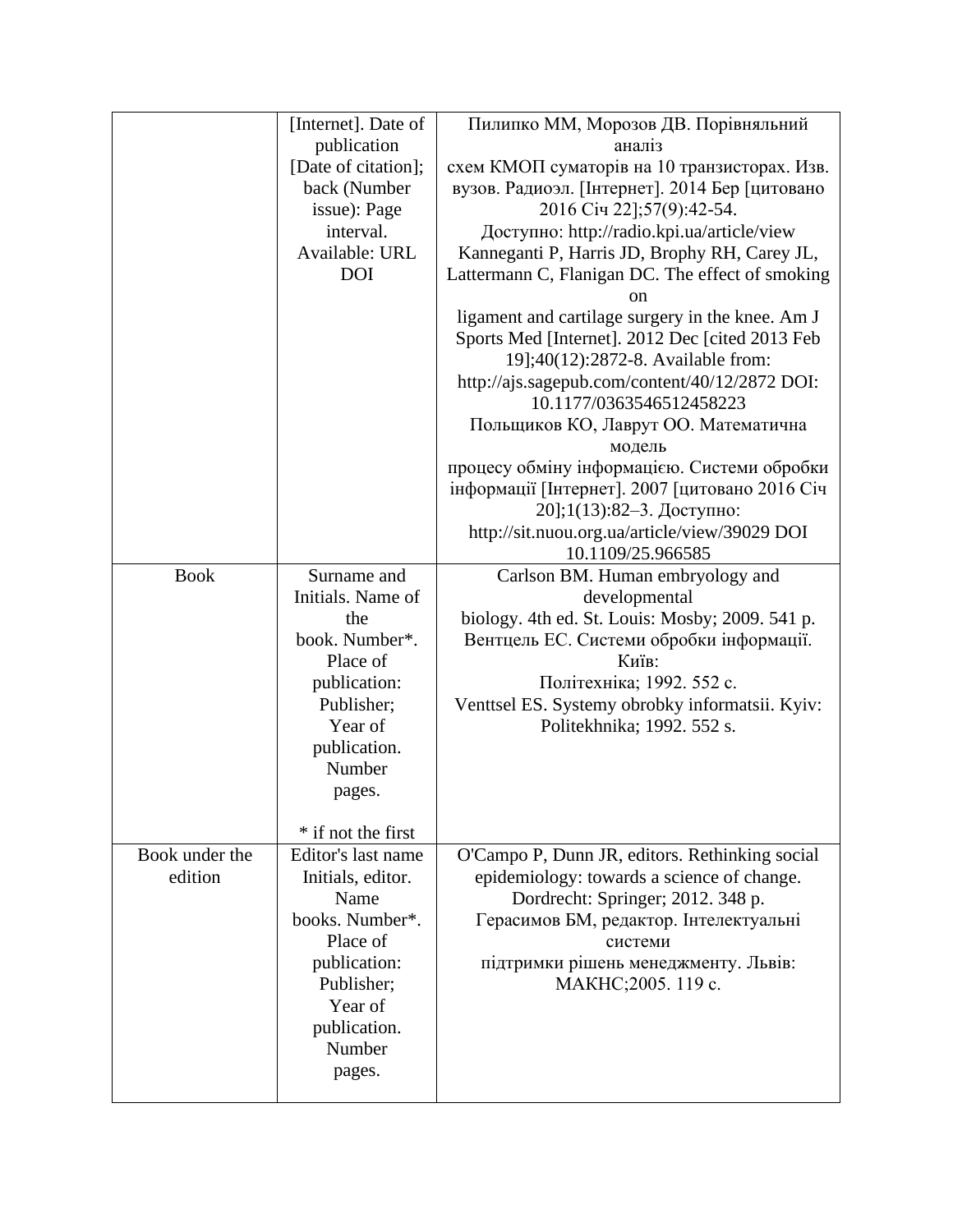|                  | * if not the first |                                                      |
|------------------|--------------------|------------------------------------------------------|
| Part of the book | Surname Initials.  | Speroff L, Fritz MA. Clinical gynecologic            |
|                  | Name               | endocrinology and infertility. 7th ed. Philadelphia: |
|                  | books. Number.     | Lippincott Williams & Wilkins; 2005. Chapter 29,     |
|                  | Place of           | Endometriosis; p. 1103-33.                           |
|                  | publication:       | Шумілін ОР, редактор. Бойовий статут                 |
|                  | Publisher;         | Сухопутних військ. Київ: КСВ ЗСУ; 2010.              |
|                  | Year of            | Частина                                              |
|                  | publication.       | 2, Батальйон, рота; с. 172-184.                      |
|                  | Number             |                                                      |
|                  | section, section   |                                                      |
|                  | name;              |                                                      |
|                  | page spacing       |                                                      |
|                  | section.           |                                                      |
| E-book           | Surname Initials.  | Schiraldi GR. Post-traumatic stress disorder         |
|                  | Name               | sourcebook: a guide to healing, recovery, and        |
|                  | of the web page    | growth                                               |
|                  | [Internet].        | [Internet]. New York: McGraw-Hill; 2000 [cited]      |
|                  | Place of           | 2006                                                 |
|                  | publication:       |                                                      |
|                  | Sponsor            | Nov 6]. 446 p. Available from:                       |
|                  | website /          | http://books.mcgraw-                                 |
|                  | Publisher; Year    | hill.com/                                            |
|                  | edition [citation  |                                                      |
|                  | date].             | getbook.php?isbn=0071393722&template=#toc            |
|                  | Number of pages.   | DOI: 10.1036/0737302658                              |
|                  | Available: URL     | Дахно II. Історія держави і права: навч. посібн.     |
|                  | DOI:               | для студ. ВНЗ [Інтернет]. Київ: Цул; 2013            |
|                  |                    | [цитовано 2016 Січ 20]; 658 с. Доступно:             |
|                  |                    | http://culonline.com.ua/index.php?newsid=820         |
| Thesis or thesis | Surname Initials.  | O'Brien KA. The philosophical and empirical          |
| annotation       | Name               | intersections of Chinese medicine and western        |
|                  | work [type of      | medicine [dissertation]. Melbourne, AU; Monash       |
|                  | work].             | University; 2006. 439 p.                             |
|                  | Place of           | Швачка МТ. Властивості розв'язків                    |
|                  | publication:       | стохастичних                                         |
|                  | Institution,       | диференціально-функціональних рівнянь з              |
|                  | in which it is     | нескінченною післядією [дисертація]. Чернівці:       |
|                  | printed            | Чернів. нац. ун-т; 2014. 68 с.                       |
|                  | work; Year of      | Shvachka MT. Vlastyvisti rozviazkiv                  |
|                  | publication.       | skholastychnykh                                      |
|                  | Number of pages.   | dyferentsialno-funktsionalnykh rivnian z             |
|                  |                    | neskinchenoiu pisliadiieiu [dysertatsiia].           |
|                  |                    | Chernivtsi:                                          |
|                  |                    | Cherniv. nats. un-t; 2014. 68 s.                     |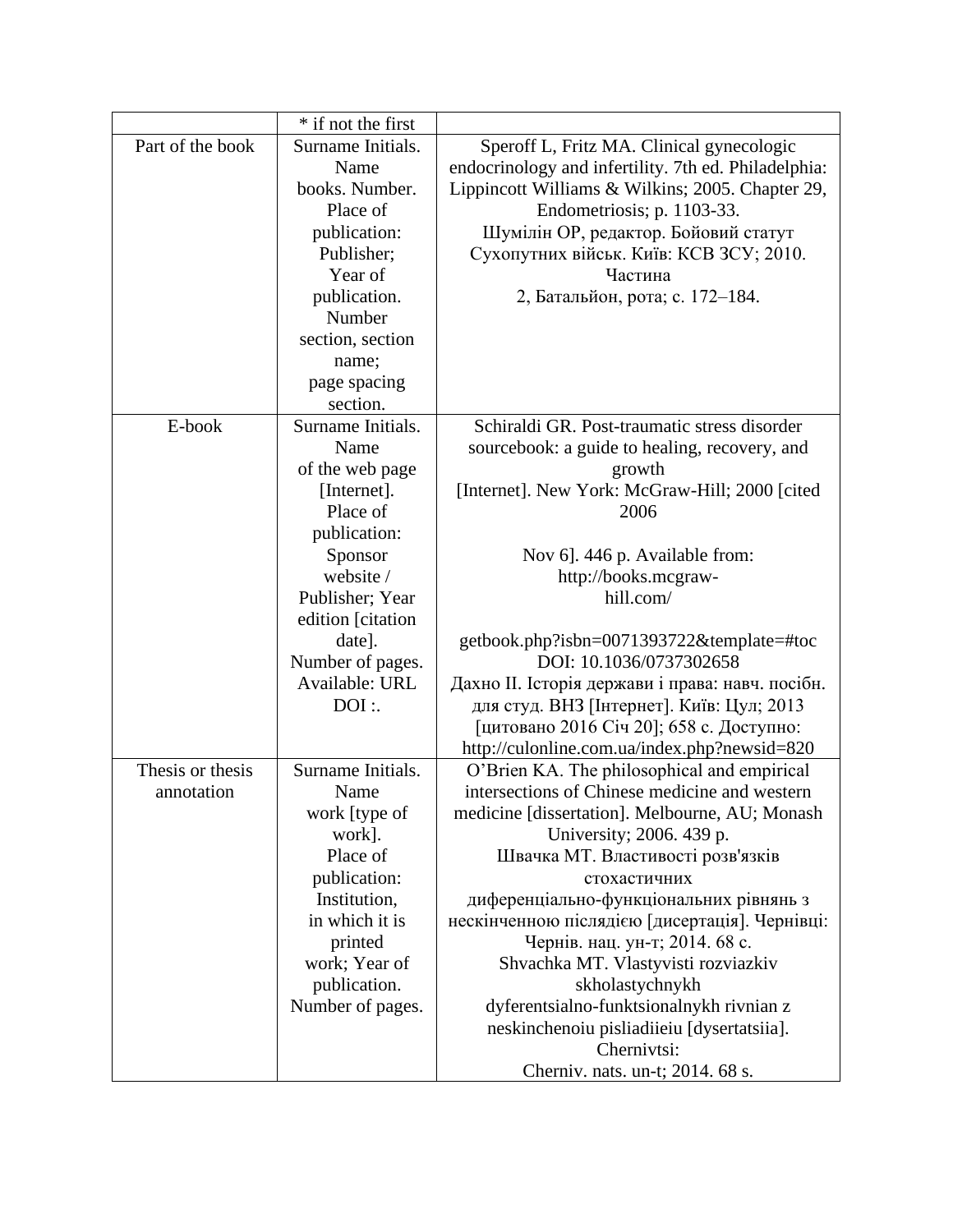| Thesis or thesis    | Surname Initials.     | Bianchi M. Multiscale fabrication of functional      |
|---------------------|-----------------------|------------------------------------------------------|
| annotation (On-line | Name                  | materials for regenerative medicine [dissertation on |
| publication)        | work [type of         | the internet]. Bologna, IT: University of Bologna;   |
|                     | work in               | 2011. [cited 2012 Dec 07]. Available                 |
|                     | Internet]. Place of   | from:                                                |
|                     | publication:          | http://ezproxy.lib.monash.edu.au/login?url=ht        |
|                     | Publisher; Year of    | tp://dx.doi.org/10.1007/978-3-642-22881-0            |
|                     | publication.          | Пустова МТ. Аналітичні та статистичні моделі         |
|                     | [cited Date].         | оцінювання показників ефективності                   |
|                     | Available: DOI        | функціонування call-центрів [дисертація в            |
|                     | URL:                  |                                                      |
|                     |                       | 15                                                   |
|                     |                       | Інтернеті]. Чернівці: Чернів. нац. ун-т; 2014.       |
|                     |                       | [цитовано 2016 Січ 20] Доступно:                     |
|                     |                       |                                                      |
|                     |                       | http://www.disslib.org/analitychni-ta-statystychni-  |
|                     |                       | modeli-otsinjuvannja-pokaznykiv-                     |
|                     |                       | efektyvnosti.html                                    |
| Conference          | Surname Initials.     | Grassby AJ. Health care in the multi-cultural        |
| proceedings         | Name                  | society.                                             |
| (author / editor)   | material. In:         | In: Walpole R, editor. Rural Health. Proceedings of  |
|                     | Surname               | the Rural Health Conference of the Royal             |
|                     | Initial Editor,       | Australian                                           |
|                     | editor. Title of the  | College of General Practioners; 1978; Melbourne.     |
|                     | publication.          | Melbourne, AU: The Royal Australian College of       |
|                     | Conference            | Practioners; 1979. p. 49-50.                         |
|                     | materials             | Абрамов ДО, Фінансові механізми                      |
|                     | Name; Conference      | забезпечення                                         |
|                     | date;                 | реалізації портфелю інноваційних проектів            |
|                     | Conference venue.     | підприємств України. В: Редько ОВ, редактор.         |
|                     | Place                 | Матеріали VI Всеукр. наук.-практ. конф.              |
|                     | edition: Publisher;   | Сучасні                                              |
|                     | Year                  | підходи до управління підприємством; 2015            |
|                     | edition. page         | Квіт                                                 |
|                     | interval.             | 15-17; Київ. Київ: НТУУ «КПІ»; 2015, с. 15-20.       |
|                     | <b>or</b>             | Harris AH, editor. Economics and health.             |
|                     |                       | Proceedings                                          |
|                     | Editor's last name    | of the 19th Australian Conference of Health          |
|                     | Initials, editor (s). | Economists; 1997 Sep 13-14; Sydney, AU.              |
|                     | Title of the          | Kensington (AU): School of Health Services           |
|                     | publication. Name     | Management, University of New South Wales;           |
|                     | conference            | 1998.                                                |
|                     | materials;            | Дубровка ФЛ, редактор. Матеріали VIII                |
|                     | Conference date;      | International Conference on Antenna Theory and       |
|                     | Place                 | Techniques (ICATT); 2012 Трав 10-12; Харків,         |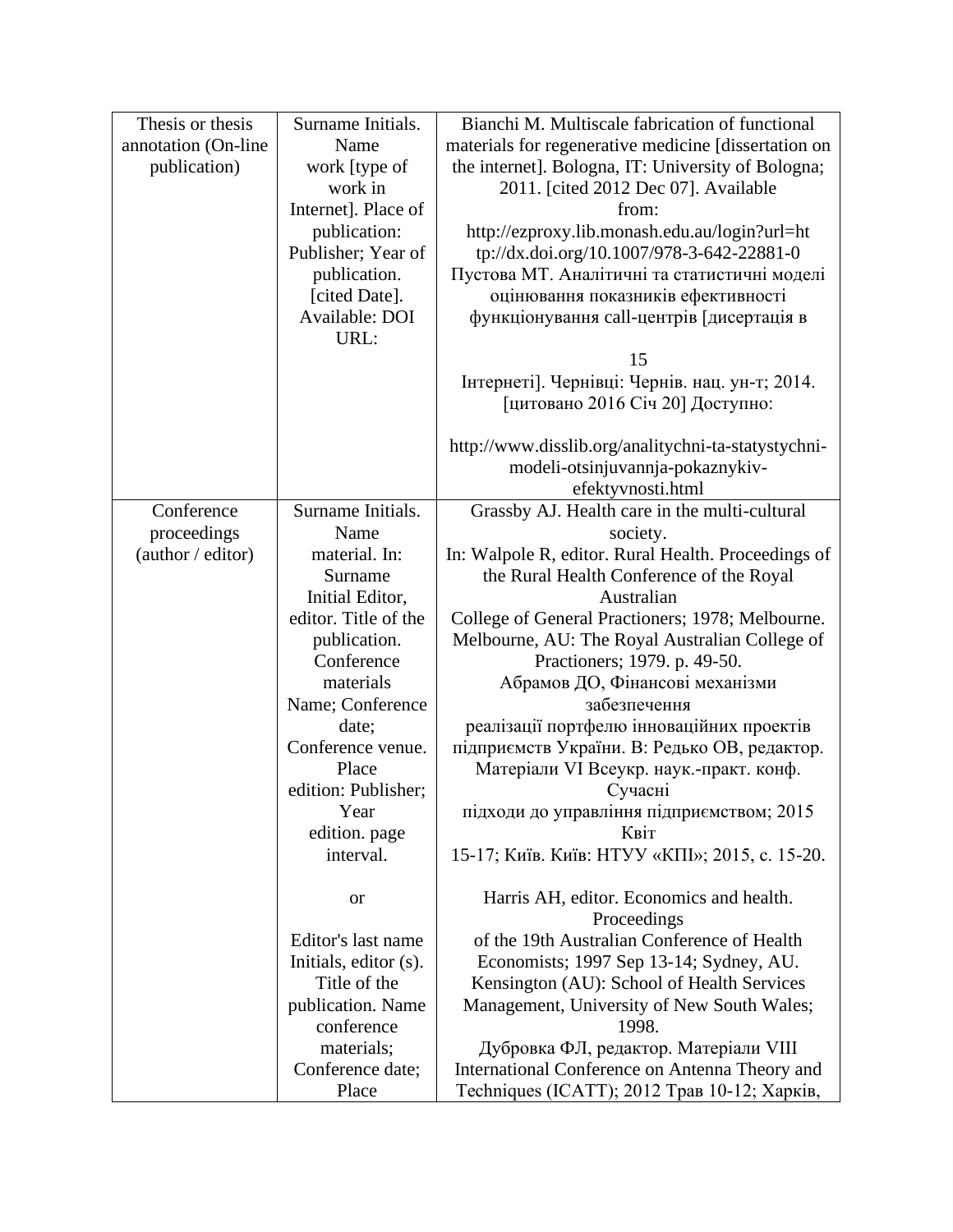|                   | conference. Place                  | Харків: Харк. Нац. ун-т радіоелектр.; 2012.                                             |
|-------------------|------------------------------------|-----------------------------------------------------------------------------------------|
|                   | edition: Publisher;                |                                                                                         |
|                   | Year                               |                                                                                         |
|                   | edition.                           |                                                                                         |
| Electronic        | Surname Initials.                  | Murphy KA. Safe at heart: an empowerment                                                |
| conference        | Name                               | approach to relationship abuse prevention. In:                                          |
| materials         | material. B: Name                  | Connecting Research and Practice in Relationships                                       |
|                   | conferences                        | [Internet]; 2009 Nov 7-8; QUT Kelvin Grove                                              |
|                   | [Internet];                        | Campus,                                                                                 |
|                   | Conference date;                   | AU. Melbourne (AU): Australian Psychological                                            |
|                   | Place                              | Society; 2009 [cited 2012 Dec 18]; p. 28-34.                                            |
|                   | conference. Place                  | Available from:                                                                         |
|                   | edition: Publisher;                | http://search.informit.com.au/documentSummary;                                          |
|                   | Date                               | dn=203435761811048;res=IELHEA                                                           |
|                   | edition [cited                     |                                                                                         |
|                   | Date];                             | Абрамов ДО. Фінансові механізми                                                         |
|                   | Page spacing.                      | забезпечення                                                                            |
|                   |                                    | реалізації портфелю інноваційних проектів                                               |
|                   | Available: URL or                  | підприємств України. В: Матеріали VI Всеукр.                                            |
|                   | DB Name                            | наук.-практ. конф. Сучасні підходи до                                                   |
|                   |                                    | управління                                                                              |
|                   |                                    | підприємством [Інтернет]; 2015 Квіт 15-17;                                              |
|                   | <b>or</b>                          | Київ.                                                                                   |
|                   |                                    | Київ: НТУУ «КПІ»; 2015 [цитовано 2016 Січ                                               |
|                   | Editor's last name                 | $20$ ]; c.                                                                              |
|                   | Initials, editor.                  | $15-20.$                                                                                |
|                   | Name                               | Доступно: http://sit.nuou.org.ua/article/view/3721                                      |
|                   | edition [Internet].                | $\theta$                                                                                |
|                   | Conference                         | Bashook PG, Miller SH, Parboosingh J, Horowitz                                          |
|                   | materials                          | SD,                                                                                     |
|                   | Name; Conference                   | editors. Credentialing physician specialists: a world                                   |
|                   | date;                              | perspective [Internet]. Proceedings; 2000 Jun 8-10;                                     |
|                   | Conference venue.                  | Chicago. Evanston (IL): American Board of                                               |
|                   | Place                              | Medical                                                                                 |
|                   | edition: Publisher;                | Specialties, Research and Education Foundation;                                         |
|                   | [cited Date].<br>Available: URL or | [cited 2006 Nov 3]. 221 p. Available from:                                              |
|                   |                                    | http://www.abms.org/publications.asp                                                    |
|                   | Name<br>DB.                        | Дубровка ФЛ, редактор. Матеріали VIII<br>International Conference on Antenna Theory and |
|                   |                                    | Techniques (ICATT) [Інтернет]; 2012 Трав 10-                                            |
|                   |                                    | 12:                                                                                     |
|                   |                                    | Харків, Харків: Харк. Нац. ун-т радіоелектр.;                                           |
|                   |                                    | [цитовано 2016 Січ 20]; 112 с. Доступно:                                                |
|                   |                                    | http://icatt.org.ua/proc/                                                               |
| Electronic source | Surname Initials                   | Diabetes Australia. Diabetes globally [Internet].                                       |
| (Website)         | <b>or</b>                          | Canberra ACT: Diabetes Australia; 2012 [updated]                                        |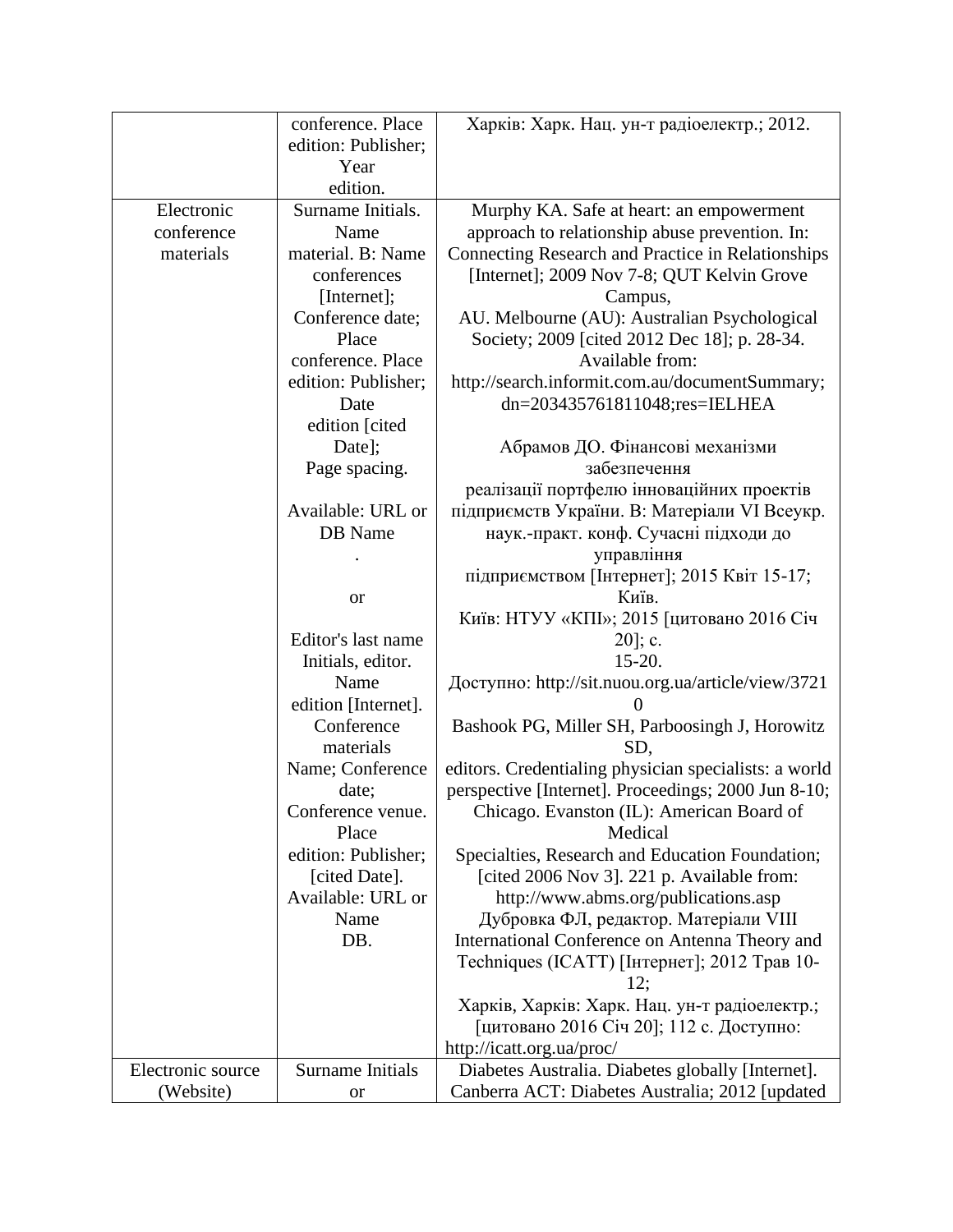|                   | Name of the         | 2012 June 15; cited 2012 Nov 5]. Available from:    |
|-------------------|---------------------|-----------------------------------------------------|
|                   | organization.       | http://www.diabetesaustralia.com.au/en/             |
|                   | Name                | Understanding-Diabetes/Diabetes-Globally/           |
|                   | pages [Internet].   | Видавнича служба УРАН. Наукова періодика            |
|                   | Place               | України [Інтернет]. Київ: Видавнича служба          |
|                   | edition: Publisher; | УРАН; 2013 [оновлено 2016 Січ 10; цитовано          |
|                   | Date                | 2016                                                |
|                   | or year of          | Січ 20]. Доступно: http://journals.uran.ua/         |
|                   | publication         |                                                     |
|                   | [updated]           |                                                     |
|                   | Date; quoted        |                                                     |
|                   | Date].              |                                                     |
|                   | Available: URL      |                                                     |
| Governmental and  | Surname Initials.   | Rowe IL, Carson NE. Medical manpower in             |
| technical reports | Name                | Victoria.                                           |
|                   | report. Place of    | East Bentleigh (AU): Monash University,             |
|                   | publication:        | Department                                          |
|                   | Publisher; Date of  | of Community Practice; 1981. 35 p. Report No: 4.    |
|                   | publication.        | Нелін ЄН. Високовибірні резонансно-тунельні         |
|                   | Number of pages.    | кристалоподібні пристрої обробки сигналів.          |
|                   | Number              | Київ:                                               |
|                   | report.             | НТУУ "КПІ"; 2011. 119 с. Д/б №02332-п.              |
|                   |                     | Nelin YeN. Vysokovyribni rezonansno-tunelni         |
|                   |                     | krystalopodibni prystroi obrobky syhnaliv. Kyiv:    |
|                   |                     | NTUU "KPI"; 2011. 119 s. D/b No2332-p.              |
| Governmental and  | Surname Initials.   | Li Z, Zeki R, Hilder L, Sullivan EA. Australia's    |
| technical reports | Name                | mothers                                             |
| (online)          | report [Internet].  | and babies 2010 [Internet]. Canberra (AU): AIHW;    |
|                   | Place               | 2012 [cited 2012 Dec 18]. 132 p. Cat. No.: PER      |
|                   | edition: Publisher; | 57.                                                 |
|                   | Date                |                                                     |
|                   | edition [cited      | Available from: http://aihw.gov.au/publication-     |
|                   | Date].              | detail/?id=60129542376                              |
|                   | Number of pages.    |                                                     |
|                   | Number              | Нелін ЄН. Високовибірні резонансно-тунельні         |
|                   | report. Available:  | кристалоподібні пристрої обробки сигналів           |
|                   | URL DOI             | [Інтернет]. Київ: НТУУ "КПІ"; 2011 [цитовано        |
|                   |                     | 2016 Січ 20]. 119 с. Д/б No2332-п. Доступно:        |
|                   |                     | http://ela.kpi.ua/handle/123456789/4753             |
| Patent            | The name of the     | Pagedas AC, inventor; Ancel Surgical R&D Inc.,      |
|                   | inventor            | assignee. Flexible endoscopic grasping and cutting  |
|                   | Initials, inventor; | device and positioning tool assembly. United States |
|                   | Name of the         | patent 20020103498. 2002 Aug 1.                     |
|                   | patent owner,       | Глухов ОЗ, Хархота ГI, Агурова IB, Прохорова        |
|                   | patent owner.       | CI,                                                 |
|                   | Name                | винахідники; Донецький ботанічний сад НАН           |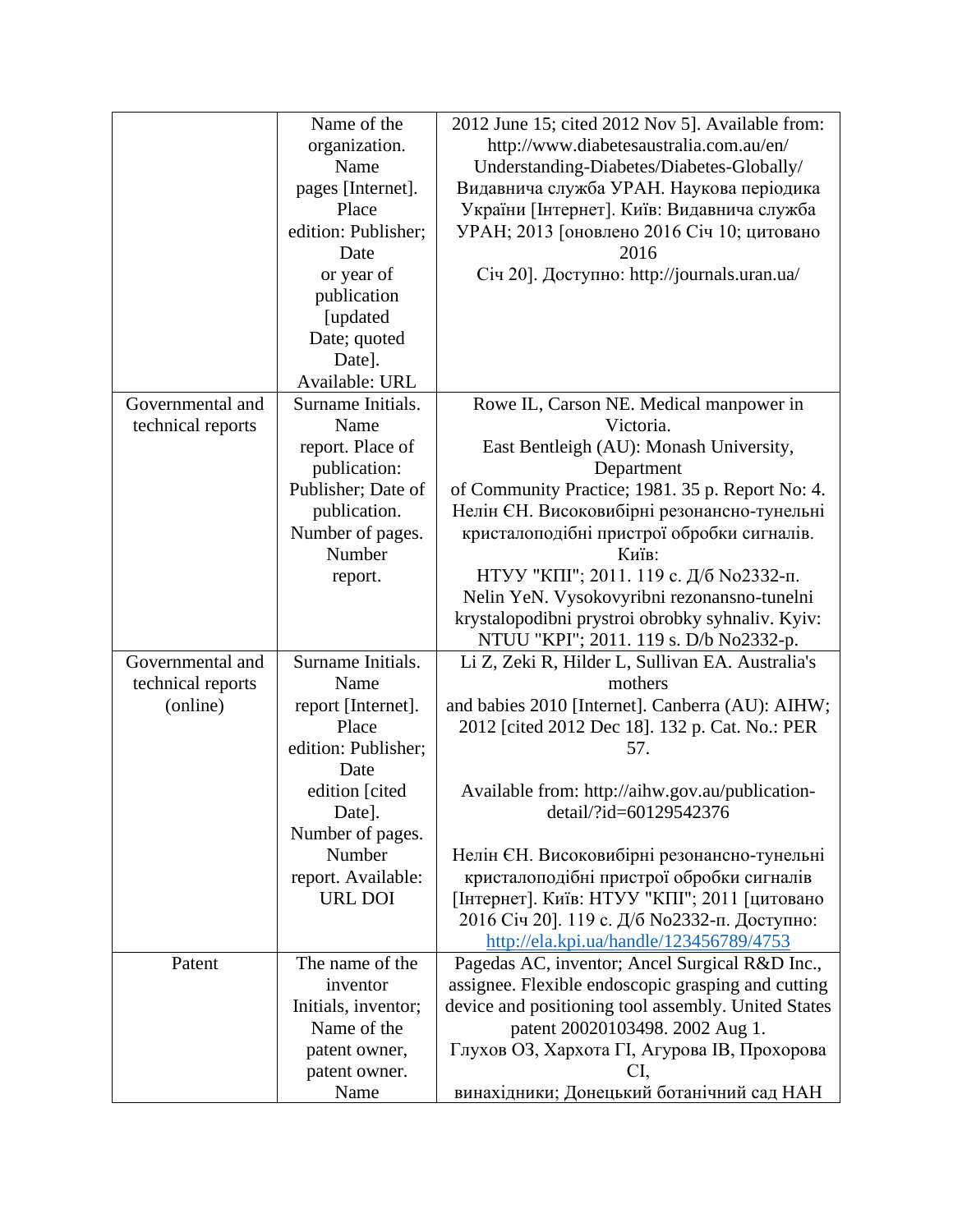| invention. Patent | України, патентовласник. Спосіб використання  |
|-------------------|-----------------------------------------------|
| number *.         | галофітів для демінералізації едафотопів      |
| Date of           | техногенних земель. Патент України No 83384.  |
| publication.      | 2013 Bep 10.                                  |
|                   | Hlukhov OZ, Kharkhota HI, Ahurova IV,         |
| * specify the     | Prokhorova                                    |
| country           | SI, vynakhidnyky; Donetsky botanichny sad NAN |
|                   | Ukrainy, patentovlasnyk. Sposib vykorystannia |
|                   | halofitiv dlia demineralizatsii edafotopiv    |
|                   | tekhnohennykh zemel. Patent Ukainy No 83384.  |
|                   | 2013 Ver 10.                                  |

By Maria Fedorets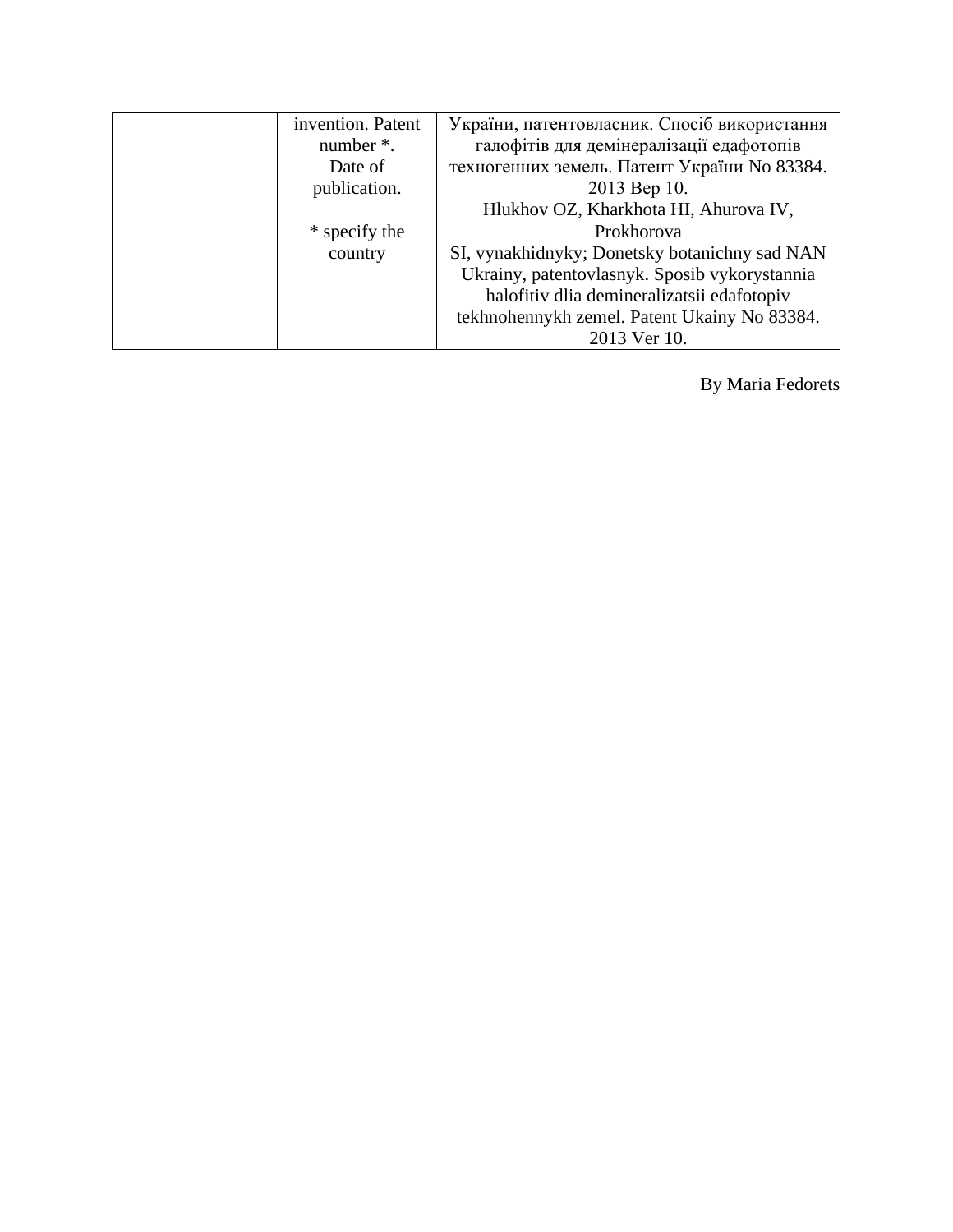## **OSCOLA style**

# Sphere of application: Jurisprudence Citation in the text

OSCOLA style involves the use of superscript numeric indexes and footnotes at the bottom of the bibliographic information page each time you cite a source, be it a paraphrase, an in-line citation, or a block citation. For example, in a text with a quotation or paraphrase it is necessary to place a superscript digital index (ordinal number), starting with the number "1" and continuing the numbering until the end of the whole work. The superscript index number should correspond to the same footnote number with bibliographic information about the cited source displayed at the bottom of the page.

Each footnote at the bottom of the page begins with a paragraph from the superscript digital index (serial number), then after the space is placed bibliographic information about the source cited on this page. If necessary, at the end of all work from the footnotes a list of used sources is formed.

### **Making quotes in the text**

**Paraphrase**. Do not take in quotation marks. Superscript digital index is placed after the appropriate punctuation at the end of the paraphrase or immediately after the word or phrase to which it belongs. If the word or phrase to which the sequence number refers is indicated in parentheses, the sequence number is placed in front of the closing parenthesis.

Example:

Therefore, taking into account the data from Article 34, the correct choice of the form of the normative legal act is the initial condition for the effectiveness of this act.

**Quote inside the line** (up to three lines of text). Taken in single quotes. The superscript numeric index is placed after the appropriate punctuation at the end of the citation or immediately after the word or phrase to which it belongs. If the word or phrase to which the sequence number refers is indicated in parentheses, the sequence number is placed in front of the closing parenthesis.

#### Example:

Hart wrote that the doctrine of precedent is compatible with 'two types of creative or legislative activity ' [34].

### **Block quote (consists of four or more lines of text).**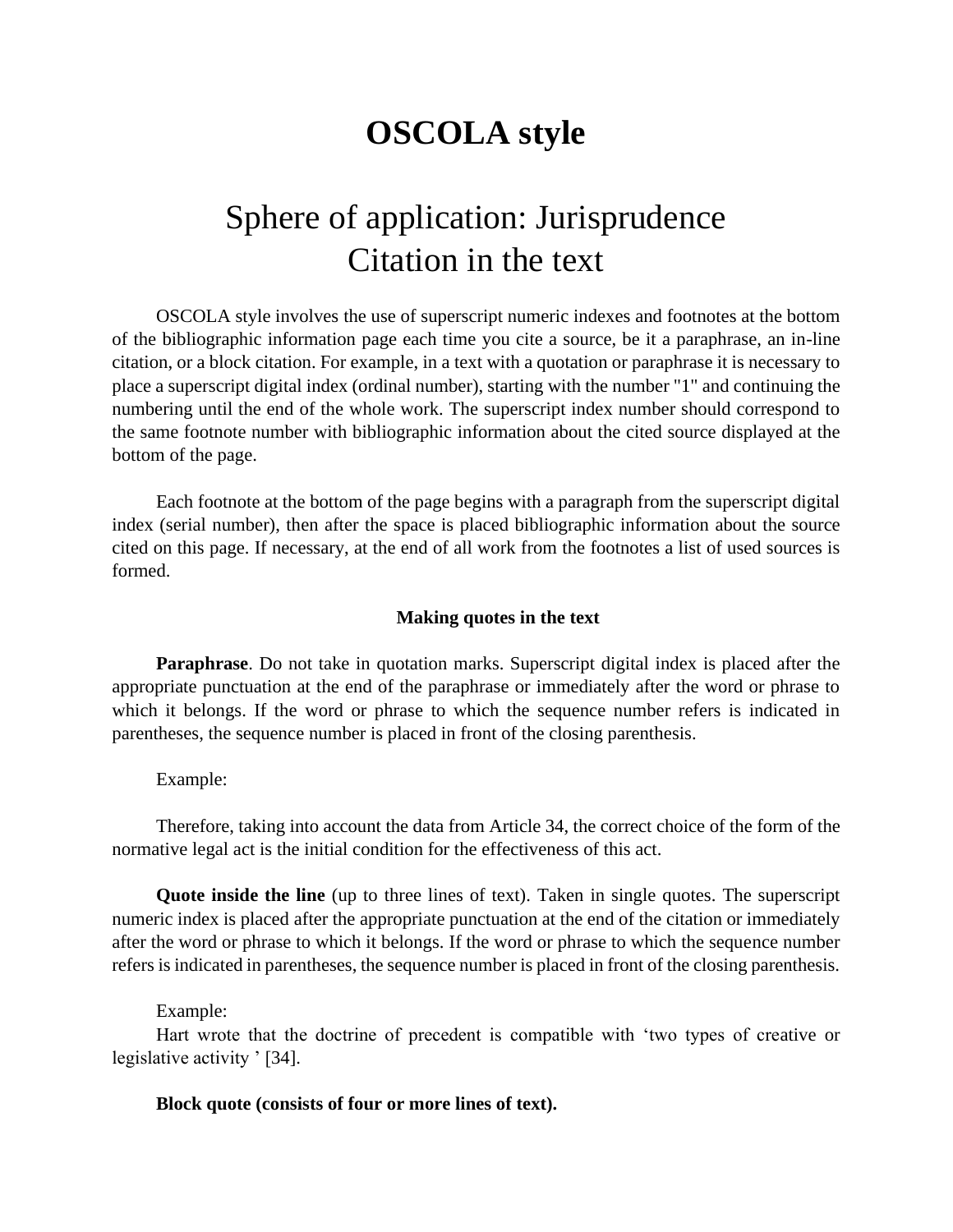It is filed in the text from a new line with a paragraph indent for the entire quote, not enclosed in quotation marks. There is one indent line before and after the block quote.

### Example:

The complexity of the science of management is reflected in its content, in which we can highlight the socio-legal aspect: Socio-legal aspect involves the definition of goals that stand before management systems, directions and tasks of management activity. An important role here belongs to the law, as the latter largely regulates management relations. In this case, the law is a tool, a tool that ensures the implementation of the law. The science of management and legal sciences are united by the fact that they study the regulatory mechanisms operating in society, but are far from identical to the scientific disciplines [12].

## **Arrangement of footnotes**

OSCOLA style involves the division of all sources used in the work into primary (cases, statutes, legislation) and secondary (books, parts of books, official publications, articles from magazines and newspapers, other printed sources, online sources).

If no more than three authors are mentioned in the publication (editors / compilers, if the publication is without an author), all of them must be indicated in the footnote (see bibliographic descriptions of books with 1-3 authors). If the publication contains four or more authors (editors / compilers, if the publication is without an author), the footnote must indicate the name of the first author and indicate "and others" (see bibliographic descriptions of books with 4 or more authors). The author's name must be indicated as it appears on the title page edition, but without indication of the patronymic.

It is necessary to reduce the number of pages where possible, for example, if the citation is placed on pages 123-124, the footnote indicates 123-4. This rule also applies to the indication of years (multi-volume editions), for example: 1996-98, instead of 1996-1998. Page spacing provides for the page numbers where the quoted information is located.

| Style             | Scheme                                                                                               | Example                                                                                          |  |  |
|-------------------|------------------------------------------------------------------------------------------------------|--------------------------------------------------------------------------------------------------|--|--|
|                   |                                                                                                      | Primary sources                                                                                  |  |  |
|                   | Bibliographic references to primary sources (laws, statutes, cases) are given in accordance with the |                                                                                                  |  |  |
|                   |                                                                                                      | rules of description adopted in a particular country, but with a minimum amount of punctuation   |  |  |
|                   |                                                                                                      | and without semicolons. Primary sources of Ukraine are described in accordance with the rules of |  |  |
|                   | DSTU 8302: 2015.                                                                                     |                                                                                                  |  |  |
| Secondary sources |                                                                                                      |                                                                                                  |  |  |
| Book, 1-3 authors | No. Name1 Surname 1                                                                                  | 1 Lisa Webley, Legal Writing<br>(3rd)<br>edn.                                                    |  |  |
|                   | and Name2                                                                                            | Routledge                                                                                        |  |  |
|                   | Last name 2 and First                                                                                | $2013$ ) 5-6.                                                                                    |  |  |
|                   | name3                                                                                                | 2 Gareth Jones, Goff and Jones: The Law of                                                       |  |  |
|                   | Surname3, Name of                                                                                    | Restitution (1st supp, 7th edn, Sweet & Maxwell                                                  |  |  |
|                   | the book:                                                                                            | 2009) 25.                                                                                        |  |  |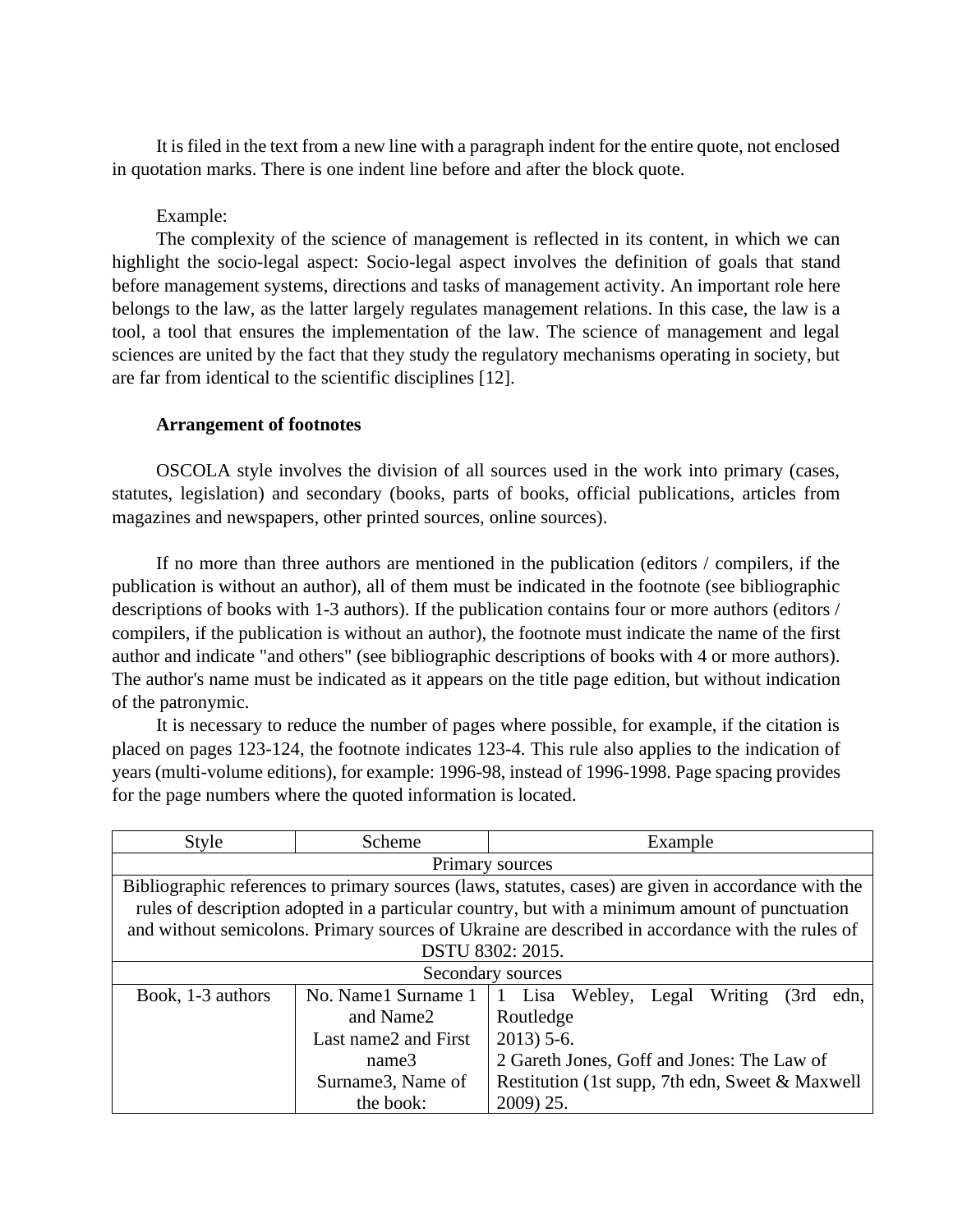|                     | Subtitle (Information    | 3 Василь Нагребельний та Юрій Косяченко,         |
|---------------------|--------------------------|--------------------------------------------------|
|                     | about                    | Юридична наука і освіта на Україні (Освіта       |
|                     | Publication, Publisher,  | 1993) 36.                                        |
|                     | Year)                    |                                                  |
|                     | Page spacing.            |                                                  |
| Book, 4 and more    | No. Name1 Surname 1      | 4 J Habyarimana and others, Coethnicity (Russell |
| authors             | and others, Name of      | Sage Foundation 2009) 6.                         |
|                     | the                      | 5 С Тимченко та інші, Теорія держави і права     |
|                     | book: Subtitle           | (Поливода 2005) 25-7.                            |
|                     | (Information about the   |                                                  |
|                     | publication,             |                                                  |
|                     | Publisher, Year)         |                                                  |
|                     | Page spacing.            |                                                  |
| Book without an     | No. Book title: Subtitle | 6 Jeremy Horder (ed), Oxford Essays in           |
| author              | (Information about the   | Jurisprudence: Fourth Series (OUP 2000) 23.      |
|                     | publication,             | 7 Peter Birks and Grant McLeod (trs), The        |
|                     | Publisher, Year)         | Institutes of Justinian (Duckworth 1987) 35.     |
|                     | Page spacing.            | 8 В Коссак (ред), Науково-практичний             |
|                     | or                       | коментар Цивільного кодексу України (2-ге        |
|                     | No. Name, Editor's last  | вид, Істина 2008) 16-7.                          |
|                     | name                     |                                                  |
|                     | or compiler or           |                                                  |
|                     | translator               |                                                  |
|                     | (responsibility *),      |                                                  |
|                     | Name of the              |                                                  |
|                     | book: Subtitle           |                                                  |
|                     | (Information             |                                                  |
|                     | about the edition,       |                                                  |
|                     | Publishing house,        |                                                  |
|                     | Year) Page interval.     |                                                  |
|                     |                          |                                                  |
|                     | * abbreviated            |                                                  |
| Part of a book with | No. Name Author's        | 9<br>John Cartwright, 'The Fiction of the        |
| edition             | surname                  | "Reasonable Man" in AG Castermans and others     |
|                     | parts, 'Name of the      | (eds), Ex Libris Hans Nieuwenhuis (Kluwer        |
|                     | part of the              | 2009) 23.                                        |
|                     | book', Last Name of      | 10 Д Кучерук и В Кочкодан, 'Мембранные           |
|                     | the                      | Процессы в Подготовке и Очистке Воды' в          |
|                     | editor                   | Экологические Аспекты Современных                |
|                     | (responsibility *),      | Технологий Охраны Водной Среды (Наукова          |
|                     | Name of the              | Думка 2005) 36.                                  |
|                     | Book part: Subtitle      |                                                  |
|                     | (Information             |                                                  |
|                     | about the edition,       |                                                  |
|                     | Publisher,               |                                                  |
|                     | Year), Page interval.    |                                                  |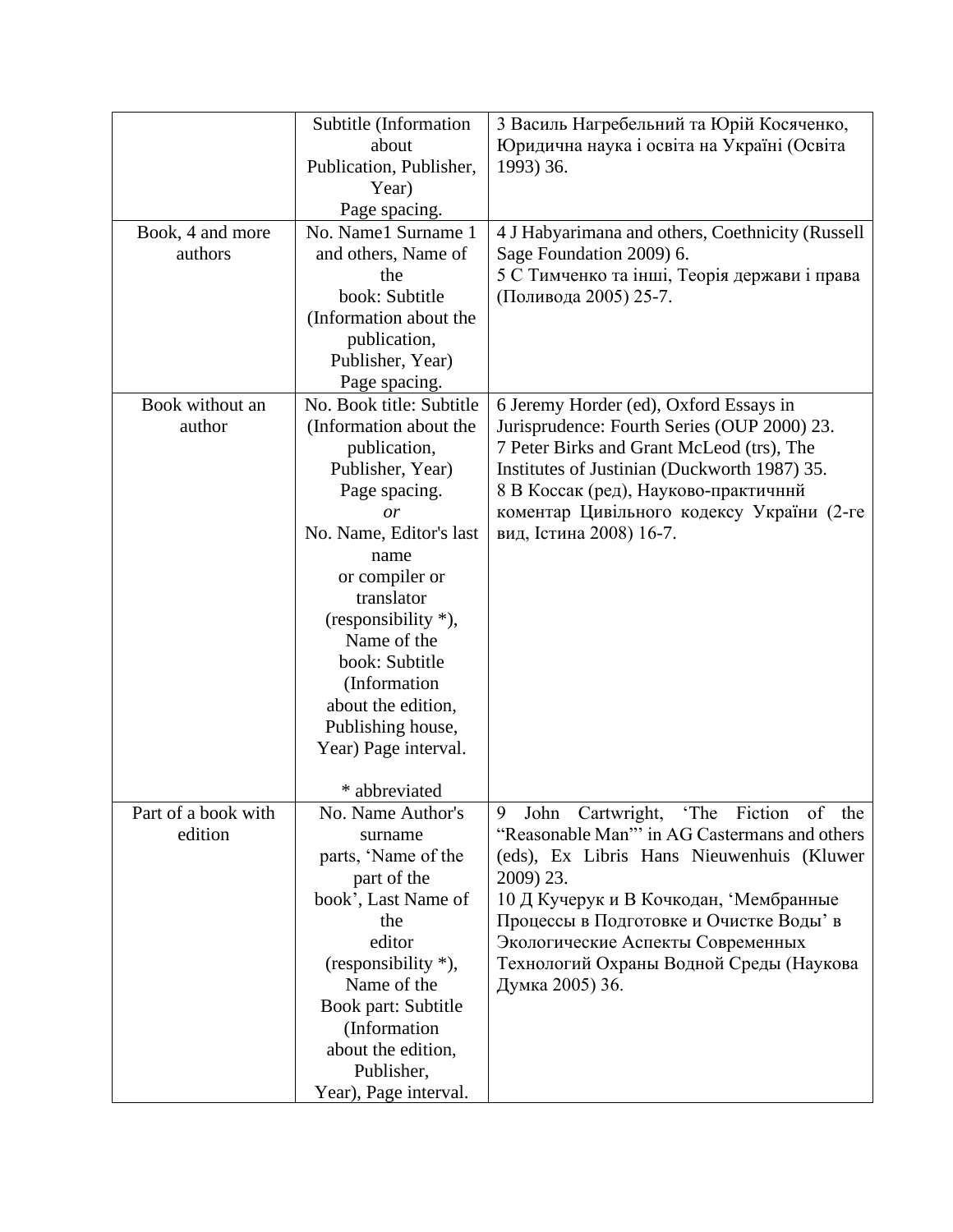|                         | * abbreviated                                                                                                                                                                                                                                                                                                                                  |                                                                                                                                                                                                                                                                                                                                                                                                                         |
|-------------------------|------------------------------------------------------------------------------------------------------------------------------------------------------------------------------------------------------------------------------------------------------------------------------------------------------------------------------------------------|-------------------------------------------------------------------------------------------------------------------------------------------------------------------------------------------------------------------------------------------------------------------------------------------------------------------------------------------------------------------------------------------------------------------------|
| Electronic book         | No. Name, Surname,<br>Name of the<br>book: Subtitle<br>(Information)<br>about the edition,<br>Publisher,<br>Year) <url> date of<br/>access.</url>                                                                                                                                                                                              | 11 Philip Kurland, The Founders' Constitution<br>(University of Chicago Press 1987) <http: press-<br="">pubs.uchicago.edu/founders/&gt;<br/>accessed<br/>12<br/>March<br/>2016.<br/>12<br/>Іван<br/>Право<br/>Дахно,<br/>інтелектуальної<br/>(ЦУЛ<br/>2014)<br/>власності<br/><http: 959-<br="" culonline.com.ua="" full="">pravo-intelect-vlasn dahnopdf.html&gt; дата<br/>звернення 12 Березень 2016.</http:></http:> |
| Multi-volume edition    | No. Name Surname,<br>Name of the book:<br>Subtitle (Information<br>about the edition,<br>Publisher,<br>Year) number ago,<br>Page spacing.<br>$\overline{or}$<br>No. Name Surname,<br>Name of the book:<br>Subtitle, volume<br>number<br>(Information about the<br>publication,<br>Publisher, Year),<br>number of the<br>chapter, page spacing. | 13 Halsbury's Laws (5th edn, 2010) vol 57, 39-<br>40.<br>14В Борисова, Цивільне право (Право 2012) т<br>1,45.<br>15 Christian von Bar, The Common European<br>Law of Torts, vol 2 (CH Beck 2000) para 76, 65.                                                                                                                                                                                                           |
| Journal article (print) | No. Name Surname,<br>Name of the<br>Article: Subtitle<br>'[Year] * Name of the<br>journal, primary<br>number of the page,<br><i>or</i><br>No. Name Surname,<br>'Name of the<br>Article: Subtitle (Year)<br>**<br>Issue number, Name of<br>the journal, primary<br>page of the article                                                          | 16 Paul Craig, 'Theory, "Pure Theory"<br>and<br>Values in Public Law' [2005] PL 440.<br>17 Alison L Young, 'In Defence of Due<br>Deference' (2009) 72 MLR 554.<br>18 І Костенко, Соціальний захист науковців<br>як юридична проблема' (2013) 4 Вісник НТУУ<br>"КПІ" Політологія Соціологія Право 159.                                                                                                                   |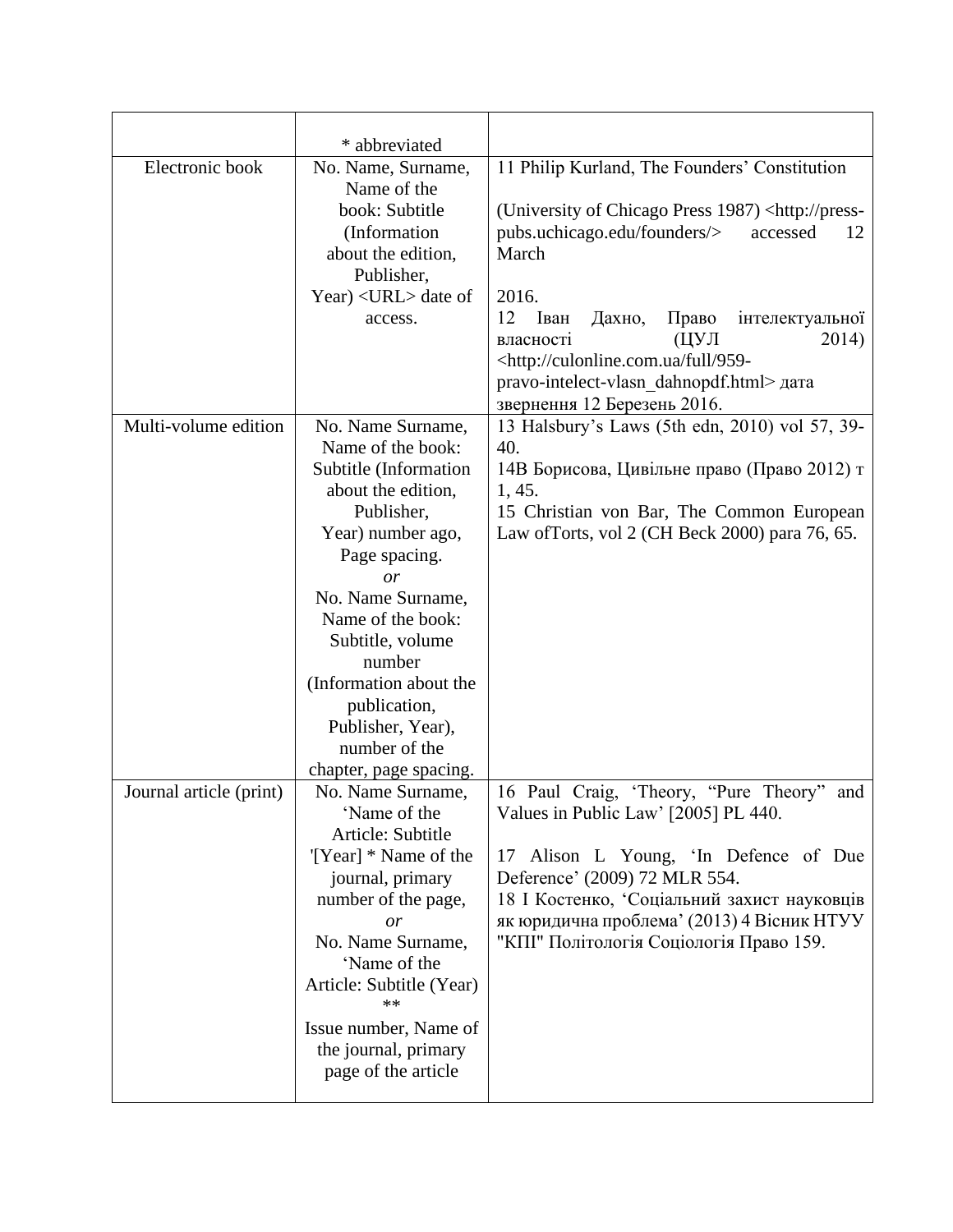|                   | * in square brackets -    |                                                                                      |
|-------------------|---------------------------|--------------------------------------------------------------------------------------|
|                   | if there is no issue      |                                                                                      |
|                   | ** in parentheses - if    |                                                                                      |
|                   | any                       |                                                                                      |
|                   | installment exists        |                                                                                      |
| Journal article   | No. Name Surname,         | 19 Graham Greenleaf, 'The Global Development                                         |
| (online)          | 'Name of the              | of                                                                                   |
|                   | Article: Subtitle         | Free Access to Legal Information' (2010) 1(1)                                        |
|                   | '[Year] * Title           | EJLT <http: 17="" article="" ejlt.org="" view=""> accessed</http:>                   |
|                   | magazine number one       | 27 July 2010.                                                                        |
|                   | article pages <url></url> | 20 James Boyle, 'A Manifesto on WIPO and the                                         |
|                   | date                      | Future of Intellectual Property' 2004 Duke L &                                       |
|                   | of access.                | Tech Rev 0009                                                                        |
|                   | or                        | <www.law.duke.edu 2004<="" articles="" dltr="" journals="" td=""></www.law.duke.edu> |
|                   | No. Name Surname,         | dltr0009.html> accessed 18 November 2009.                                            |
|                   | 'Name of the Article:     | 21 І Костенко, Соціальний захист науковців                                           |
|                   | Subtitle (Year) **        | як юридична проблема' (2013) 4 Вісник НТУУ                                           |
|                   | <b>Issue number Name</b>  | "КПІ" Політологія Соціологія Право                                                   |
|                   | magazine number one       | 159 <http: 123456789="" 16970<="" ela.kpi.ua="" handle="" td=""></http:>             |
|                   | article pages <url></url> | $>$ дата звернення 12 Липень 2016.                                                   |
|                   | date                      |                                                                                      |
|                   | of access.                |                                                                                      |
|                   |                           |                                                                                      |
|                   | * in square brackets -    |                                                                                      |
|                   | if there is no issue      |                                                                                      |
|                   | ** in parentheses - if    |                                                                                      |
|                   | any                       |                                                                                      |
|                   | installment               |                                                                                      |
| Newspaper article | No. Name Surname,         | 22 Jane Croft, 'Supreme Court Warns on Quality'                                      |
| (print)           | 'Name of the Article:     | Financial Times (London, 1 July 2010) 3.                                             |
|                   | Subtitle 'Title of the    | 23 Інна Рудник, Окремі питання поділу майна                                          |
|                   | newspaper (City of        | подружжя' Юридична газета (Київ, 12 Липень                                           |
|                   | publication, Date         | 2016) 5.                                                                             |
|                   | issue) Page               |                                                                                      |
|                   | interval.                 |                                                                                      |
| Newspaper article | No. Name Surname,         | 24 Ian Loader, 'The Great Victim of this Get                                         |
| (online)          | 'Name of the              | Tough Hyperactivity is Labour' The Guardian                                          |
|                   | Article: Subtitle 'Title  | (London, 19 June 2008)                                                               |
|                   | newspapers (City of       | <www.guardian.co.uk 2008="" <="" commentisfree="" jun="" td=""></www.guardian.co.uk> |
|                   | publication, Date of the  | 19/justice.ukcrime>accessed 19 November 2009.                                        |
|                   | publication) < URL>       | 25 Інна Рудник, Окремі питання поділу майна                                          |
|                   | date                      | подружжя' Юридична газета (Київ, 12 Липень                                           |
|                   | of access.                | $2016$ ) <http: td="" yur-<=""></http:>                                              |
|                   |                           | gazeta.com/publications/practice/simeyne-                                            |
|                   |                           | pravo/okremi-pitannya-podilu-mayna-                                                  |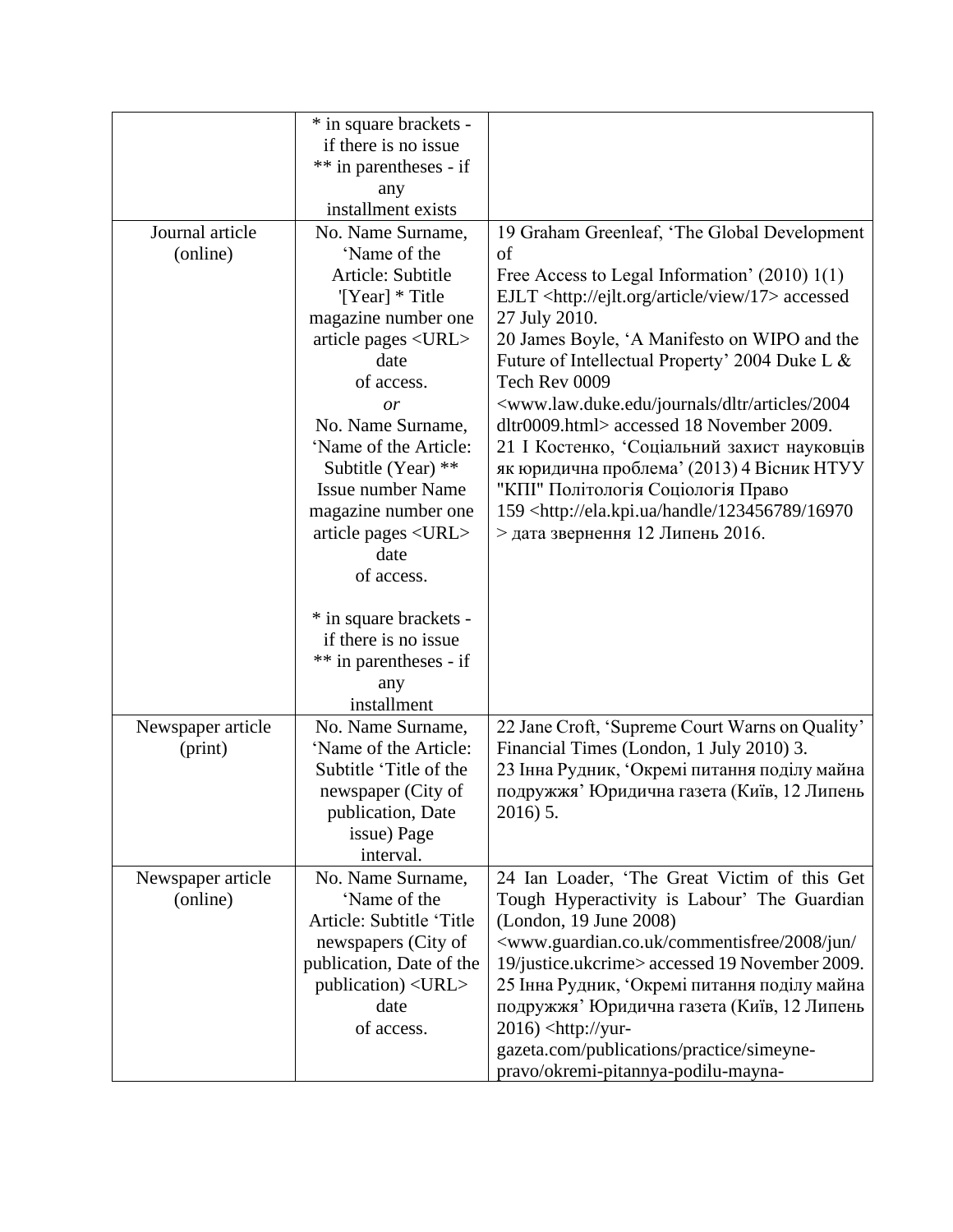|                              |                                                                                                                                                                                                                                                                                                                                                                                         | podruzhzhya.html> дата звернення 14 Липень<br>2016.                                                                                                                                                                                                                                                                                                                                            |
|------------------------------|-----------------------------------------------------------------------------------------------------------------------------------------------------------------------------------------------------------------------------------------------------------------------------------------------------------------------------------------------------------------------------------------|------------------------------------------------------------------------------------------------------------------------------------------------------------------------------------------------------------------------------------------------------------------------------------------------------------------------------------------------------------------------------------------------|
| Thesis                       | No. Name Surname,<br>'Name of the work<br>'(Type of work with)<br>instruction of sciences.<br>degree<br>author *, University**<br>Year)<br>Page spacing.<br>* abbreviated<br>** in which the<br>dissertation was<br>defended                                                                                                                                                            | 'Injunctive Relief for<br>26<br>Javan<br>Herberg,<br>Wrongful Termination of Employment' (DPhil<br>thesis, University of Oxford 1989) 69.<br>27 Елена Половнева, 'Подготовка будущего<br>юриста к профилактике профессиональных<br>рисков' (дис канд пед наук, Читинский гос ун-<br>т 2008) 85.                                                                                                |
| Conference<br>proceedings    | No. Name Surname,<br>'Title: Subtitle'<br>(Conference title,<br>Venue, Date) * Page<br>spacing.<br>$\overline{or}$<br>No. Name Surname,<br>'Speech title: Subtitle',<br>Surname Editor's name<br>(responsibility*),<br>Publication title:<br>Subtitle (Publication<br>information, Publisher,<br>Year)** Page spacing.<br>* for unpublished<br>material<br>** for published<br>material | 28 Ben McFarlane and Donal Nolan, 'Remedying<br>Reliance: The Future Development of Promissory<br>and Proprietary Estoppel in English Law'<br>(Obligations III conference, Brisbane, July 2006).<br>29 В Пригоцький 'Мінімізація податків -<br>об'єктивна реальність' в Тарангул Л (ред),<br>Мінімізація сплати податків: Науково-<br>практичний круглий стіл (Нац. ун-т ДПС<br>України 2010). |
| Governmental<br>publications | No. Name of official<br>body<br>Document Name (*<br><b>Document Number</b><br>Year) / Page Interval.<br>* You can specify<br>other identifying<br>information in front of<br>the number.                                                                                                                                                                                                | Department for Children, Schools<br>30<br>and<br>Families, 2008 Autumn Performance Report (Cm<br>7507, 2008) 54.<br>31 Department for International Development,<br>Eliminating<br>World<br>Poverty:<br><b>Building</b><br>our<br>Common Future (White Paper, Cm 7656, 2009)<br>18.                                                                                                            |
| Website or blog              | No. Name, Surname,<br>'Article title: Subtitle'                                                                                                                                                                                                                                                                                                                                         | 32 Sarah Cole, 'Virtual Friend Fires Employee'<br>(Naked Law, 1 May 2009)                                                                                                                                                                                                                                                                                                                      |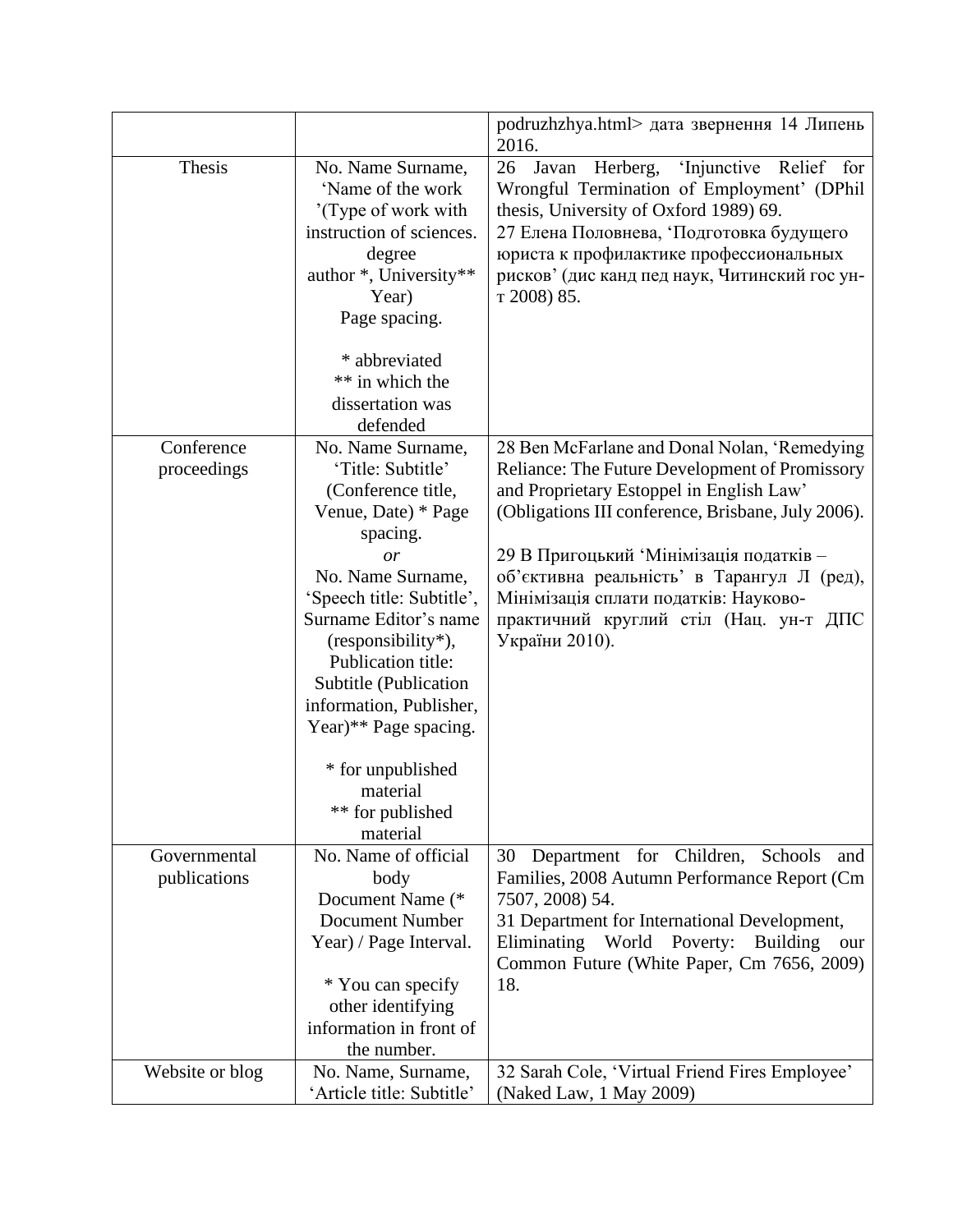| (Title site, Date of                       | <www.nakedlaw.com 05="" 2009="" index.html=""></www.nakedlaw.com>              |
|--------------------------------------------|--------------------------------------------------------------------------------|
| publication) $\langle \text{URL}\rangle$ , | accessed 19 November 2009.                                                     |
| date of access.                            | 33 Політика конфіденційності<br>Google                                         |
|                                            | Chrome' (Google, 24 Травень 2016)                                              |
|                                            | <www.google.com en="" intl="" privacypolicy.htmlhe<="" td=""></www.google.com> |
|                                            | AD=dobj> дата звернення 12 Липень 2016.                                        |

*Note* that if you are quoting the same source for the second time in your work, only the name of the party / law or the name of the author (s) and the page spacing from which the citation is given should be indicated in the footnote. If you refer to work several times in a row, then use "*ibid*."

## **Example:**

(Footnote 3 refers to footnote 2, and footnote 4 refers to footnotes 1)

1 Richard Pears and Graham Shields, Cite them right: the essential referencing

guide (9th edn, Palgrave Macmillan 2013).

2 Lisa Webley, Legal Writing (3rd edn, Routledge 2013) 24.

3 ibid.

4 Pears and Shields (n1).

(Footnote 3 refers to footnote 2, and footnote 4 refers to footnotes 1)

1 Vasyl Nagrebelny and Yuri Kosyachenko, Legal Science and Education in Ukraine (Osvita 1993) 36.

2 Protection of civil rights and interests (Jurinkom Inter 2006) 24.

3 there only.

4 Nagrebelny and Kosyachenko (n1)

## **Arranging the list of sources used in the work.**

The list of used sources is placed at the end of the work on a separate page. It provides the information needed to find and retrieve any source cited in the text of the document. Each source cited in the paper should appear in the list of used sources. Similarly, each entry in the list of sources used should be mentioned in the text of the work.

The list of used sources consists of two parts:

1. List of primary sources. List name - List of legal documents. The list of primary sources consists of sections: cases, statutes, legislation. All links are arranged alphabetically by name of each section.

2. List of secondary sources. The title of the list is Bibliography.

The list of secondary sources consists of sections: books, official publications, parts of books, articles from scientific journals, other printed sources, online sources. All links are arranged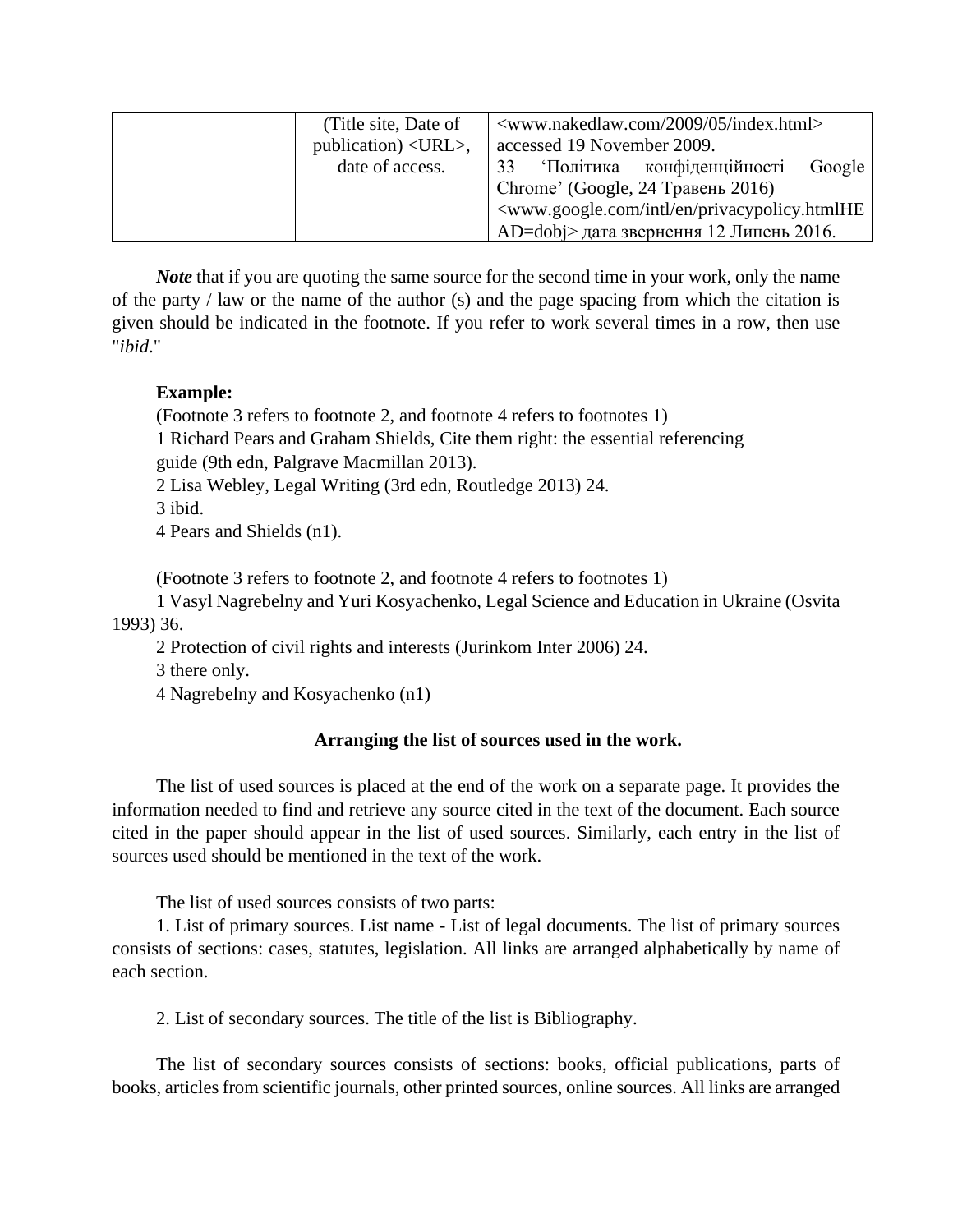alphabetically by author's name in each section. If the author is not known, the links should be listed at the beginning in alphabetical order by title. If in the bibliographic description several works of the same author, editor or compiler are in a row, then in the following descriptions after the first description a double dash is used, which replaces the name. Records are arranged in chronological order (starting with the oldest). If the years of publication coincide, than the records are arranged in alphabetical order by name.

*Example:* Hart HLA, Law, Liberty and Morality (OUP 1963) —— Punishment and Responsibility (OUP 1968)

## **Bibliographic description rules for the list of used sources.**

If no more than three authors are mentioned in the publication (editors / compilers, if the book is without an author), the link must indicate all authors (see bibliographic descriptions of books with 1-3 authors). If more than three authors are mentioned in the publication (editors / compilers, if the book is without an author), the link must indicate the first author and indicate "and others" (see bibliographic descriptions of books with 4 or more authors). If necessary, abbreviate journal titles. List of abbreviations can be found at the link:

foreign: https://www.law.ox.ac.uk/sites/files/oxlaw/oscola\_4th\_edn\_hart\_2012.pdf Ukrainian: [http://dndims.com/upload/files/DSTU\\_3582\\_2013.pdf](http://dndims.com/upload/files/DSTU_3582_2013.pdf)

| <b>Style</b>                                                                                         | Scheme               | Example                                         |
|------------------------------------------------------------------------------------------------------|----------------------|-------------------------------------------------|
| Primary sources                                                                                      |                      |                                                 |
| Bibliographic references to primary sources (laws, statutes, cases) are given in accordance with the |                      |                                                 |
| rules of description adopted in a particular country, but with a minimum amount of punctuation       |                      |                                                 |
| and without semicolons. Primary sources of Ukraine are described in accordance with the rules of     |                      |                                                 |
| DSTU 8302: 2015.                                                                                     |                      |                                                 |
| Secondary sources                                                                                    |                      |                                                 |
| Book, 1-3 authors                                                                                    | Surname 1 Initials1  | Webley L, Legal Writing (3rd edn, Routledge     |
|                                                                                                      | and                  | 2013)                                           |
|                                                                                                      | Surname2 Initials2   | Jones G, Goff and Jones: The Law of Restitution |
|                                                                                                      | and                  | (1st)                                           |
|                                                                                                      | Surname3 Initials3,  | supp, 7th edn, Sweet $&$ Maxwell 2009)          |
|                                                                                                      | Name                 | Нагребельний В та Косяченко Ю, Юридична         |
|                                                                                                      | books: Subtitle      | наука і освіта на Україні (Освіта 1993)         |
|                                                                                                      | (Information)        |                                                 |
|                                                                                                      | about the edition,   |                                                 |
|                                                                                                      | Publisher, Year)     |                                                 |
| Book, 4 and more                                                                                     | Surname 1 Initials1  | Habyarimana J and others, Coethnicity (Russell  |
| authors                                                                                              | and others,          | Sage Foundation 2009)                           |
|                                                                                                      | Book title: Subtitle | Тимченко С та інші, Теорія держави і права      |
|                                                                                                      |                      | (Поливода 2005)                                 |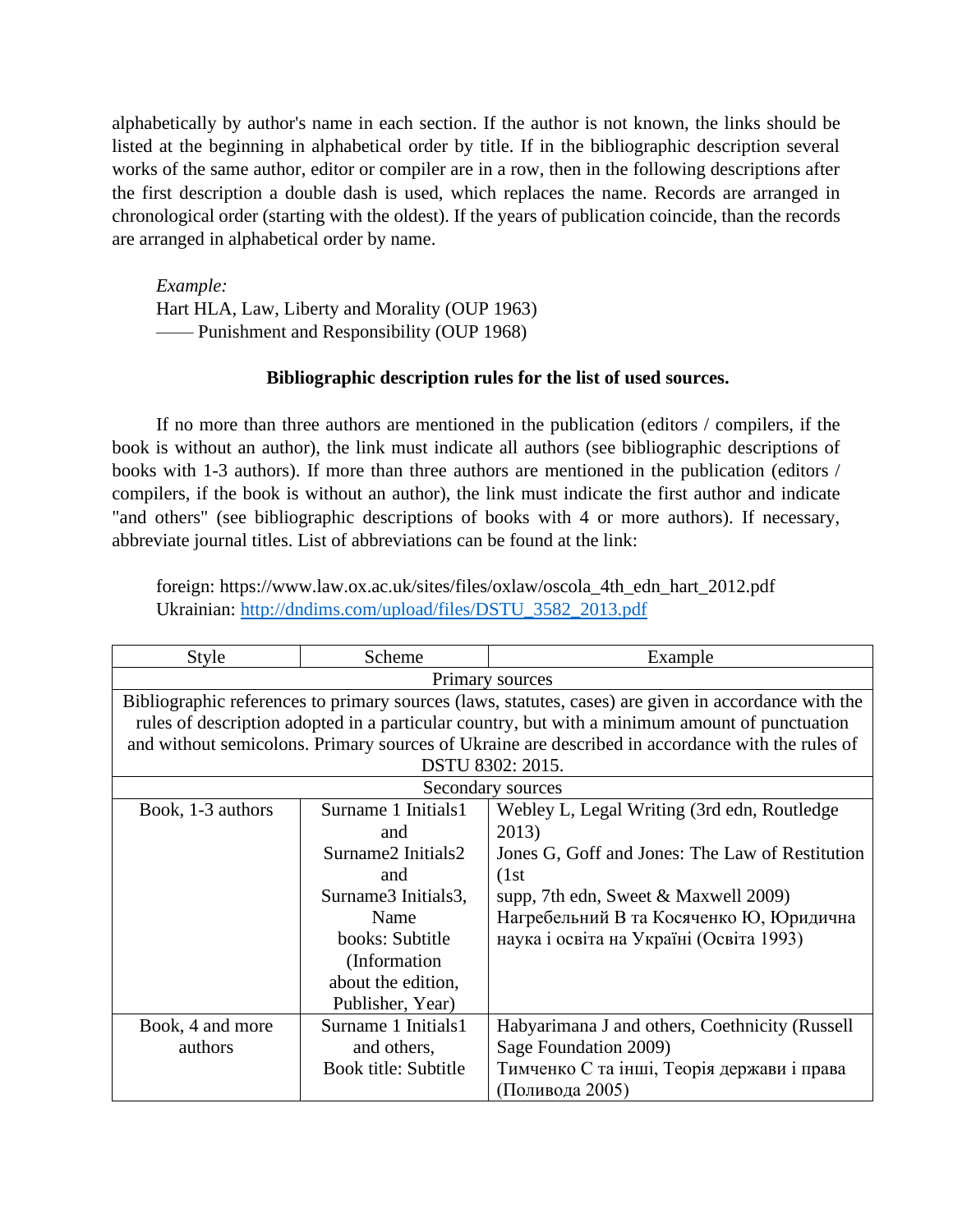|                                | (Information about the<br>publication,<br>Publisher, Year)                                                                                                                                                                                                                             |                                                                                                                                                                                                                                                                                                                                                 |
|--------------------------------|----------------------------------------------------------------------------------------------------------------------------------------------------------------------------------------------------------------------------------------------------------------------------------------|-------------------------------------------------------------------------------------------------------------------------------------------------------------------------------------------------------------------------------------------------------------------------------------------------------------------------------------------------|
| Book without an<br>author      | <b>Book title: Subtitle</b><br>(Information about the<br>publication,<br>Publishing House,<br>Year)<br>or<br>Editor 's last name or<br>compiler or translator<br>Initials (responsibility<br>*),<br>Book title: Subtitle<br>(Information about the<br>publication,<br>Publisher, Year) | Захист цивільного права та інтересу (Юрінком<br>Інтер 2006)<br>Horder J (ed), Oxford Essays in Jurisprudence:<br>Fourth Series (OUP 2000)<br>Birks P and McLeod G (trs), The Institutes of<br>Justinian (Duckworth 1987)<br>Коссак<br>B<br>Науково-практичний<br>$(peД)$ ,<br>коментар<br>Цивільного кодексу України (2-ге вид, Істина<br>2008) |
|                                | * abbreviated                                                                                                                                                                                                                                                                          |                                                                                                                                                                                                                                                                                                                                                 |
| Part of a book with<br>edition | Surname of the author<br>of the part of the<br>book:<br>Initials, 'Part Name of<br>the<br>book, Last Name and<br>Initials of the Editor<br>(ed.), Title of the<br>book: Subtitle<br>(Information<br>about the edition,<br>Publishing house,<br>Year)                                   | Cartwright J, 'The Fiction of the "Reasonable<br>Man" in Castermans AG and others (eds), Ex<br>Libris Hans Nieuwenhuis (Kluwer 2009)<br>Кучерук Д и Кочкодан В, 'Мембранные<br>Процессы в Подготовке и Очистке Воды' в<br>Экологические Аспекты Современных<br>Технологий Охраны Водной Среды (Наукова<br>Думка 2005)                           |
| Electronic book                | Surname, Initials,<br>Name of the book:<br>Subtitle (Information<br>about the edition,<br>Publisher,<br>Year) <url> date of<br/>application</url>                                                                                                                                      | Kurland P, The<br>Founders'<br>Constitution<br>(University of Chicago Press 1987) <http: press-<br="">pubs.uchicago.edu/founders/&gt;<br/>accessed<br/>12<br/>March 2016<br/>Дахно I, Право інтелектуальної власності<br/>(ЦУЛ 2014) <http: 959-<br="" culonline.com.ua="" full="">pravo-intelect-vlasn dahnopdf.html&gt; дата</http:></http:>  |
| Multi-volume edition           | Surname Initials,<br>name of the Book:<br>Subtitle (Publication<br>information,<br>Publisher, Year)<br>number or                                                                                                                                                                       | звернення 12 Березень 2016<br>Halsbury's Laws (5th edn, 2010) vol 57<br>Борисова В, Цивільне право (Право 2012) т 1<br>Borysova V. Tsyvilne pravo (Pravo 2012) t 1<br>Bar C, The Common European Law of Torts, vol<br>2<br>(CH Beck 2000) para 76                                                                                               |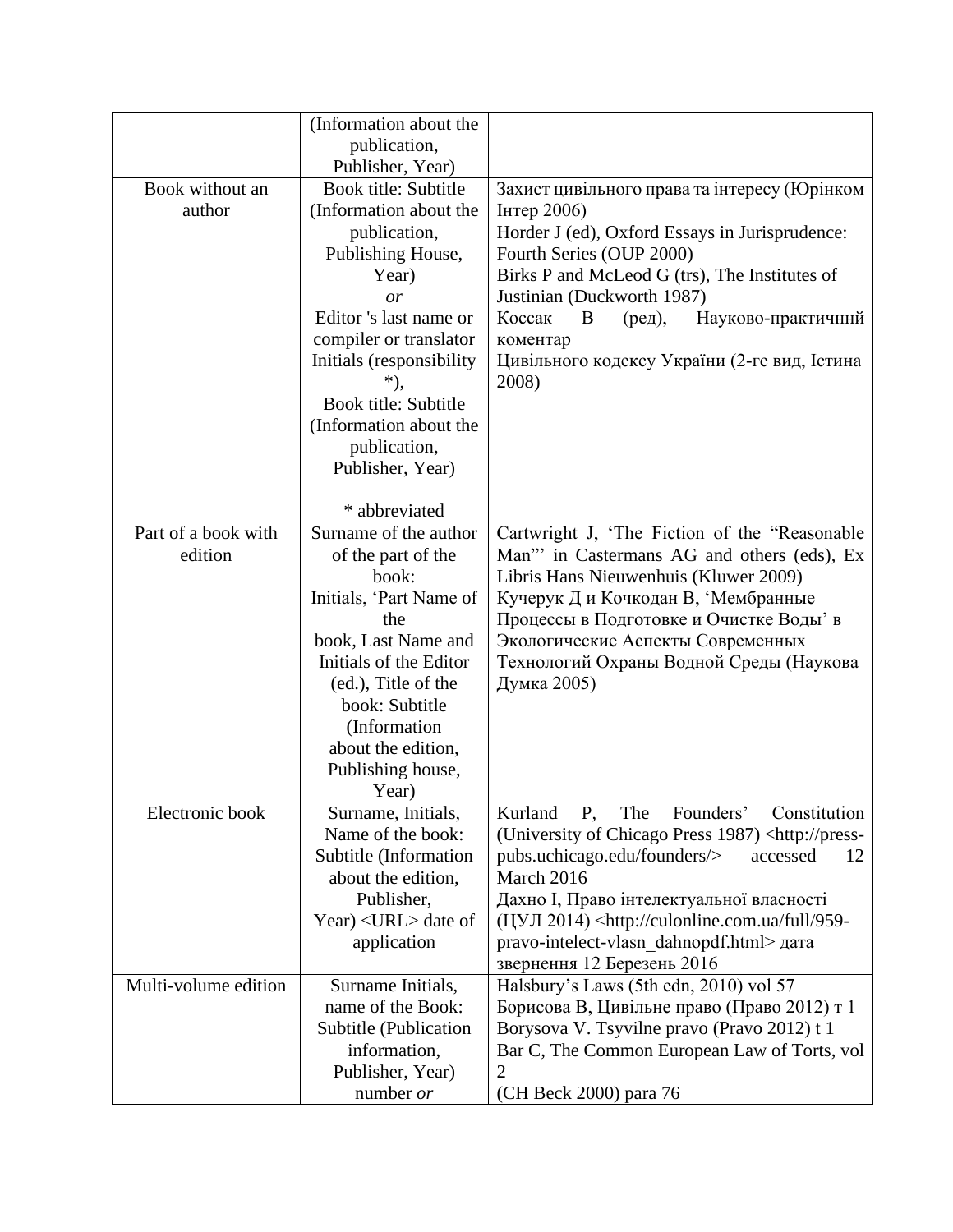|                          | Surname, Initials,                                                                                                                                                                                                                                                                    |                                                                                                                                                                                                                                                                                                                                                                                                                                |
|--------------------------|---------------------------------------------------------------------------------------------------------------------------------------------------------------------------------------------------------------------------------------------------------------------------------------|--------------------------------------------------------------------------------------------------------------------------------------------------------------------------------------------------------------------------------------------------------------------------------------------------------------------------------------------------------------------------------------------------------------------------------|
|                          | name of the Book:                                                                                                                                                                                                                                                                     |                                                                                                                                                                                                                                                                                                                                                                                                                                |
|                          | Subtitle, volume                                                                                                                                                                                                                                                                      |                                                                                                                                                                                                                                                                                                                                                                                                                                |
|                          | number                                                                                                                                                                                                                                                                                |                                                                                                                                                                                                                                                                                                                                                                                                                                |
|                          | (Information about the                                                                                                                                                                                                                                                                |                                                                                                                                                                                                                                                                                                                                                                                                                                |
|                          | publication, Publisher,                                                                                                                                                                                                                                                               |                                                                                                                                                                                                                                                                                                                                                                                                                                |
|                          | Year). chapter number                                                                                                                                                                                                                                                                 |                                                                                                                                                                                                                                                                                                                                                                                                                                |
| Journal article (print)  | Surname Initials,<br>'Article title: Subtitle'<br>[Year] * Title,<br>Issue number of the<br>first page of the article<br>or Surname Initials,<br>'Title of the article:<br>Subtitle' (Year) **<br>Issue number, Name<br>of the journal, Number<br>of the first page of the<br>article | Craig P, 'Theory, "Pure Theory" and Values in<br>Public Law' [2005] PL 440<br>Young A L, 'In Defence of Due Deference'<br>(2009)<br>72 MLR 554<br>Костенко I, 'Соціальний захист науковців як<br>юридична проблема' (2013) 4 Вісник НТУУ<br>"КПІ" Політологія Соціологія Право 159<br>Kostenko I, 'Sotsialnyi zakhyst naukovtsiv yak<br>yurydychna problema' (2013) 4 Visnyk NTUU<br>"KPI" Politolohiia Sotsiolohiia Pravo 159 |
|                          | * in square brackets -<br>if there is no issue<br>** in parentheses - if<br>any<br>installment exists                                                                                                                                                                                 |                                                                                                                                                                                                                                                                                                                                                                                                                                |
| Journal article (online) | Surname, Initials,                                                                                                                                                                                                                                                                    | Greenleaf G, 'The Global Development of Free                                                                                                                                                                                                                                                                                                                                                                                   |
|                          | 'Name of the                                                                                                                                                                                                                                                                          | Access to Legal Information' (2010) 1(1) EJLT                                                                                                                                                                                                                                                                                                                                                                                  |
|                          | Article: Subtitle                                                                                                                                                                                                                                                                     | <http: 17="" article="" ejlt.org="" view=""> accessed 27 July</http:>                                                                                                                                                                                                                                                                                                                                                          |
|                          | '[Year] * Name                                                                                                                                                                                                                                                                        | 2010                                                                                                                                                                                                                                                                                                                                                                                                                           |
|                          | of the journal,                                                                                                                                                                                                                                                                       | Boyle J, 'A Manifesto on WIPO and the Future of                                                                                                                                                                                                                                                                                                                                                                                |
|                          | number, primary page                                                                                                                                                                                                                                                                  | Intellectual Property' 2004 Duke L & Tech Rev                                                                                                                                                                                                                                                                                                                                                                                  |
|                          | of the                                                                                                                                                                                                                                                                                | 0009 <www.law.duke.edu <="" articles="" dltr="" journals="" th=""></www.law.duke.edu>                                                                                                                                                                                                                                                                                                                                          |
|                          | article <url>, date</url>                                                                                                                                                                                                                                                             | 2004dltr0009.html> accessed 18 November 2009                                                                                                                                                                                                                                                                                                                                                                                   |
|                          | of access                                                                                                                                                                                                                                                                             | Костенко I, 'Соціальний захист науковців як                                                                                                                                                                                                                                                                                                                                                                                    |
|                          | or                                                                                                                                                                                                                                                                                    | юридична проблема' (2013) 4 Вісник НТУУ                                                                                                                                                                                                                                                                                                                                                                                        |
|                          | Surname Initials,                                                                                                                                                                                                                                                                     | "КПІ" Політологія Соціологія Право 159                                                                                                                                                                                                                                                                                                                                                                                         |
|                          | 'Name of the                                                                                                                                                                                                                                                                          | <http: 123456789="" 16970="" ela.kpi.ua="" handle=""></http:>                                                                                                                                                                                                                                                                                                                                                                  |
|                          | Article: Subtitle                                                                                                                                                                                                                                                                     | дата звернення 12 Липень 2016                                                                                                                                                                                                                                                                                                                                                                                                  |
|                          | $(Year)$ **,                                                                                                                                                                                                                                                                          |                                                                                                                                                                                                                                                                                                                                                                                                                                |
|                          | Issue number, Name                                                                                                                                                                                                                                                                    |                                                                                                                                                                                                                                                                                                                                                                                                                                |
|                          | of the journal, primary                                                                                                                                                                                                                                                               |                                                                                                                                                                                                                                                                                                                                                                                                                                |
|                          | page of the article,                                                                                                                                                                                                                                                                  |                                                                                                                                                                                                                                                                                                                                                                                                                                |
|                          | <url> date</url>                                                                                                                                                                                                                                                                      |                                                                                                                                                                                                                                                                                                                                                                                                                                |
|                          | of access                                                                                                                                                                                                                                                                             |                                                                                                                                                                                                                                                                                                                                                                                                                                |
|                          | * in square brackets -                                                                                                                                                                                                                                                                |                                                                                                                                                                                                                                                                                                                                                                                                                                |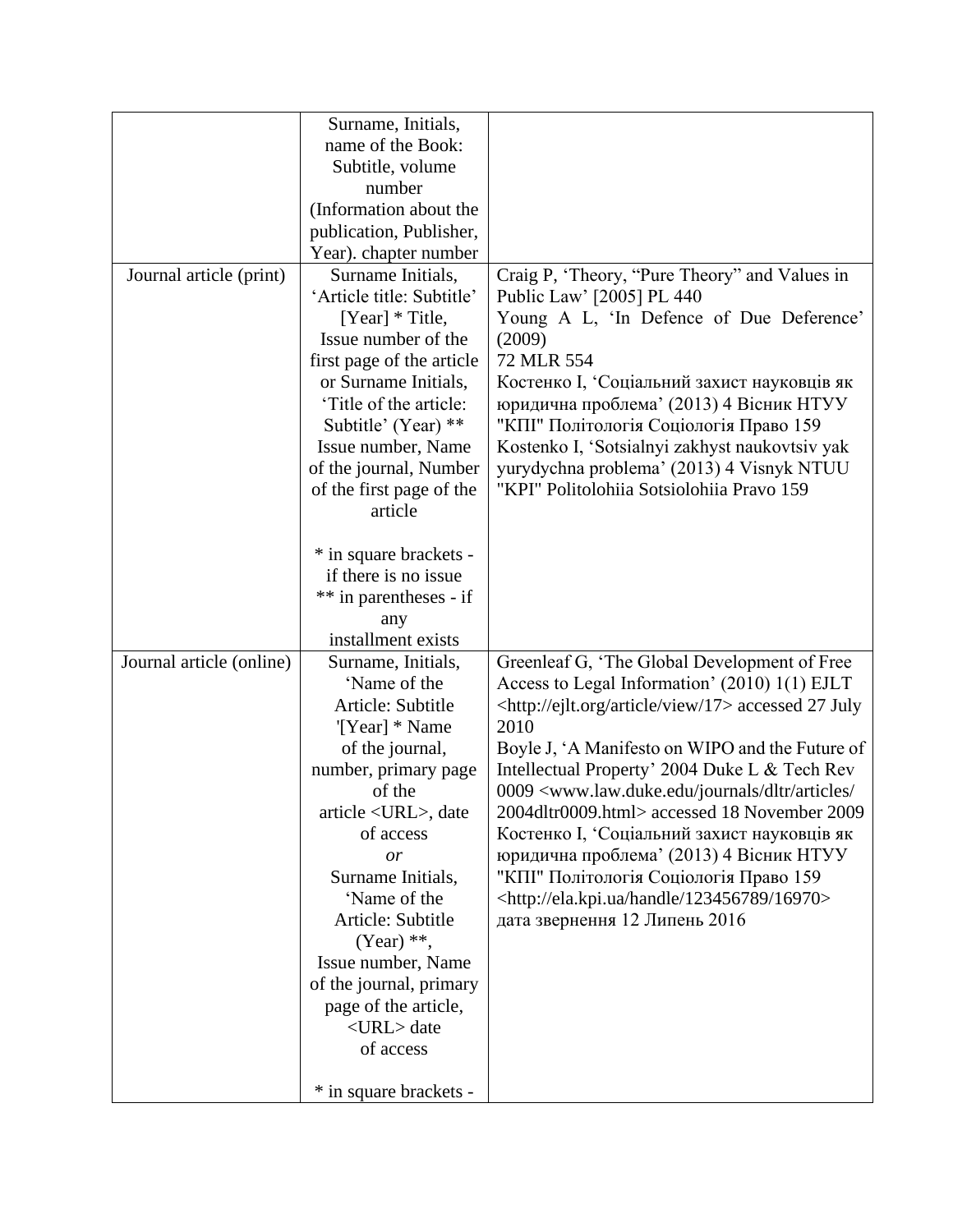|                   | if there is no issue       |                                                                                      |
|-------------------|----------------------------|--------------------------------------------------------------------------------------|
|                   | ** in parentheses - if     |                                                                                      |
|                   | any                        |                                                                                      |
|                   | installment exists         |                                                                                      |
| Newspaper article | Surname Initials,          | Croft J, 'Supreme Court Warns on Quality'                                            |
| (print)           | 'Article title: Subtitle', | Financial Times (London, 1 July 2010) 3                                              |
|                   | Name of the                | Рудник I, 'Окремі питання поділу майна                                               |
|                   | newspaper (City of         | подружжя' Юридична газета (Київ, 12 Липень                                           |
|                   | publication, Date of       | 2016)2                                                                               |
|                   | issue)                     |                                                                                      |
| Newspaper article | Surname Initials,          | Loader I, 'The Great Victim of this Get Tough                                        |
| (online)          | 'Article title: Subtitle'  | Hyperactivity is Labour' The Guardian (London,                                       |
|                   | Name of the                | 19<br>2008)<br>June                                                                  |
|                   | Newspaper, (City of        | <www.guardian.co.uk 2008="" <="" commentisfree="" jun="" td=""></www.guardian.co.uk> |
|                   | publication, Date of       | 19/justice.ukcrime> accessed 19 November 2009                                        |
|                   | publication) <url></url>   | Рудник I, Окремі питання поділу майна                                                |
|                   | date of access             | подружжя' Юридична газета (Київ, 12 Липень                                           |
|                   |                            | $2016$ ) <http: td="" yur-<=""></http:>                                              |
|                   |                            | gazeta.com/publications/practice/simeyne-                                            |
|                   |                            | pravo/okremi-pitannya-podilu-mayna-                                                  |
|                   |                            | podruzhzhya.html> дата звернення 14 Липень                                           |
|                   |                            | 2016                                                                                 |
| Thesis            | Last name Initials,        | Herberg J, 'Injunctive Relief for Wrongful                                           |
|                   | 'Thesis name' (Type        | Termination of Employment' (DPhil thesis,                                            |
|                   | of work with               | University of Oxford 1989)                                                           |
|                   | indication of the          | Половнева Е, 'Подготовка будущего юриста к                                           |
|                   | author's degree *,         | профессиональных<br>профилактике<br>рисков'                                          |
|                   | University ** Year)        | (дис                                                                                 |
|                   |                            | канд пед наук, 2008)                                                                 |
|                   | * abbreviated              |                                                                                      |
|                   | ** in which the            |                                                                                      |
|                   | dissertation was           |                                                                                      |
|                   | defended                   |                                                                                      |
| Conference        | Surname Initials,          | McFarlane B and Nolan D, 'Remedying                                                  |
| proceedings       | 'Speech title: Subtitle'   | Reliance:                                                                            |
|                   | (Title                     | The Future Development of Promissory and                                             |
|                   | Conference, Venue,         | Estoppel<br>in<br>English<br>Proprietary<br>Law'                                     |
|                   | Date) $*$                  | (Obligations III conference, Brisbane, July 2006)                                    |
|                   | or                         | Пригоцький В, 'Мінімізація податків -                                                |
|                   | Last Name Initials,        | об'єктивна реальність' в Тарангул Л (ред),                                           |
|                   | 'Speech Title:             |                                                                                      |
|                   | Subtitle' c                | Мінімізація сплати податків: Науково-                                                |
|                   | Surname Editor's           | практичний круглий стіл (Нац. ун-т ДПС                                               |
|                   | initials (ed.),            | України 2010)                                                                        |
|                   | Publication title:         |                                                                                      |
|                   | Subtitle (Publication      |                                                                                      |